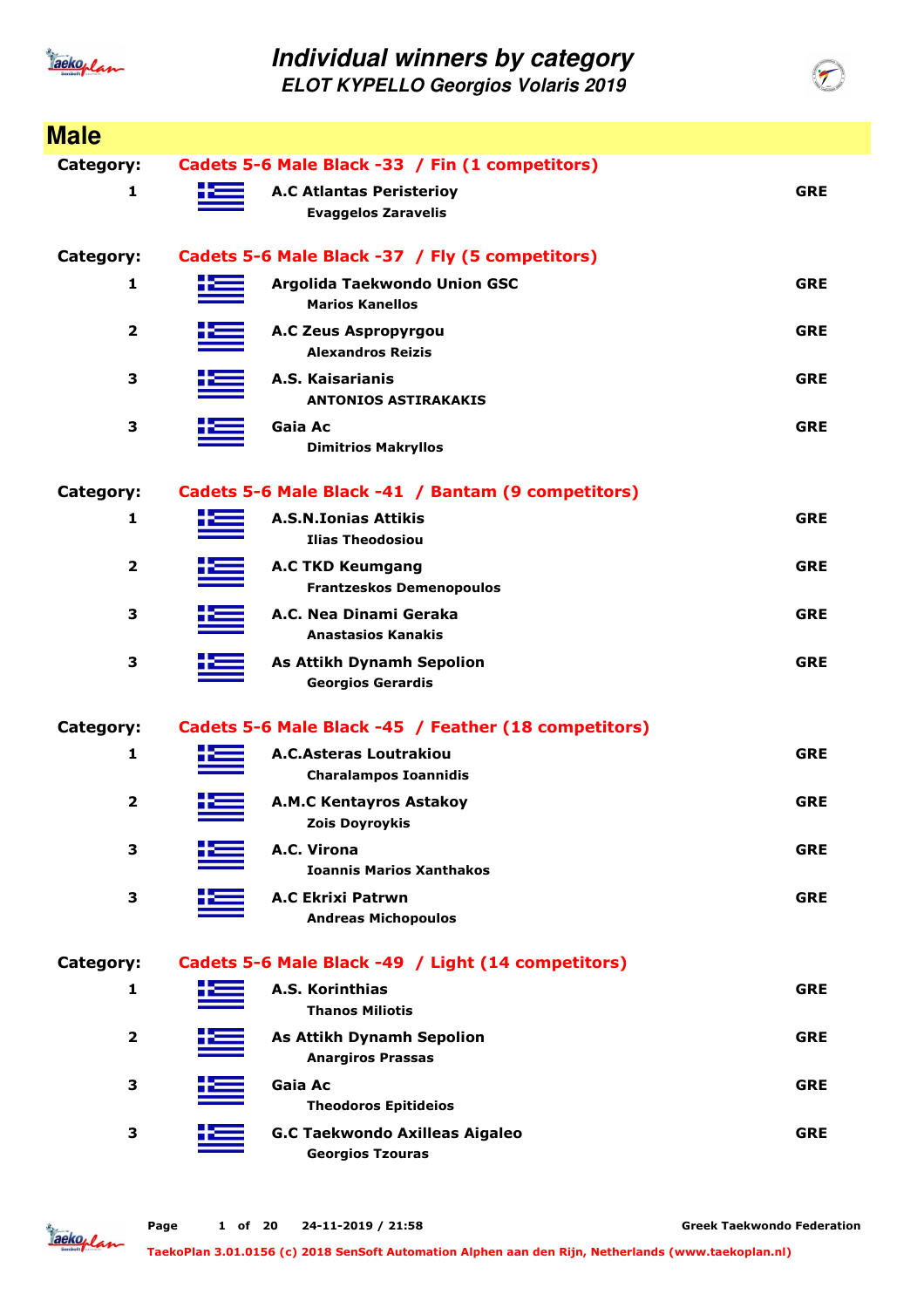

**ELOT KYPELLO Georgios Volaris 2019**

| <b>Male</b>             |                                                                  |            |
|-------------------------|------------------------------------------------------------------|------------|
| Category:               | Cadets 5-6 Male Black -53 / Welter (20 competitors)              |            |
| 1                       | <b>A.C.Asteras Loutrakiou</b><br><b>Ioannis Kokkinos</b>         | <b>GRE</b> |
| $\mathbf{2}$            | A.C. Virona<br><b>Nikolaos Petrakis</b>                          | <b>GRE</b> |
| 3                       | A.C. Dafnis<br><b>Michail Christos Promponas</b>                 | <b>GRE</b> |
| 3                       | <b>A.C.Asteras Loutrakiou</b><br><b>Apostolos Pantazis</b>       | <b>GRE</b> |
| Category:               | Cadets 5-6 Male Black -57 / Light middle (11 competitors)        |            |
| 1                       | <b>Ac.Krites</b><br><b>Andronikos Panagiotidis</b>               | <b>GRE</b> |
| $\overline{\mathbf{2}}$ | A.C. Virona<br><b>Pavlos Tsitsaras</b>                           | <b>GRE</b> |
| 3                       | A.K.Polemikwn Texnwn Lamias<br><b>Dimitris Mades</b>             | <b>GRE</b> |
| 3                       | Archaia Olympia<br><b>Ioannis Gkogkos</b>                        | <b>GRE</b> |
| Category:               | Cadets 5-6 Male Black -61 / Middle (3 competitors)               |            |
| 1                       | <b>Athletic Club Hwarang (Maxites)</b><br><b>Ilias Chouridis</b> | <b>GRE</b> |
| $\overline{2}$          | <b>A.C</b> Aiolos<br><b>Petros Penitas</b>                       | <b>GRE</b> |
| 3                       | A.C. Tae Kwon Do Akrotiriou<br><b>Christos Chatzidakis</b>       | <b>GRE</b> |
| Category:               | Cadets 5-6 Male Black -65 / Light heavy (4 competitors)          |            |
| 1                       | <b>A.S. Asterion</b><br><b>Alexandros Ververis</b>               | <b>GRE</b> |
| 2                       | A.C. TKD Arion 2005<br><b>Panagiotis Flevotomos</b>              | <b>GRE</b> |
| 3                       | A.C Sepolion 'aristion' (Greece)<br><b>Vasileios Tsoutsas</b>    | <b>GRE</b> |

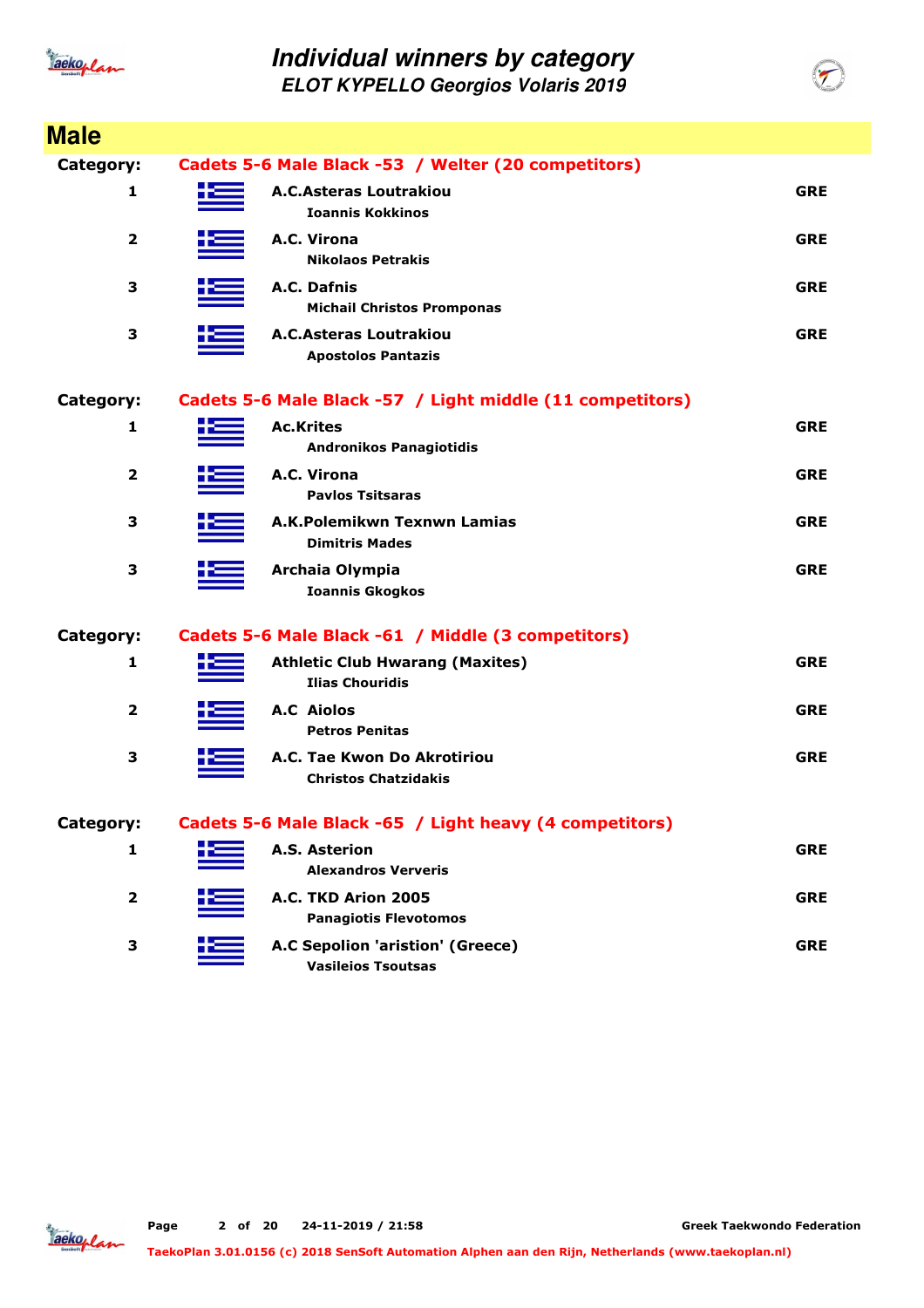

**ELOT KYPELLO Georgios Volaris 2019**

|                         |    | <b>ELOT KYPELLO Georgios Volaris 2019</b>                             |            |
|-------------------------|----|-----------------------------------------------------------------------|------------|
| <b>Male</b>             |    |                                                                       |            |
| Category:               |    | Cadets 5-6 Male Black +65 / Heavy (10 competitors)                    |            |
| 1                       | tЕ | <b>A.C Atlantas Peristerioy</b><br><b>Theofanis Choussein Lalas</b>   | <b>GRE</b> |
| $\overline{2}$          |    | Panathlitikos Omilos 'neas Amplianis'<br><b>Dimitris Roufagalas</b>   | <b>GRE</b> |
| 3                       |    | <b>As Attikh Dynamh Sepolion</b><br><b>Fotis Tsiamouras</b>           | <b>GRE</b> |
| 3                       |    | Ac Kolonou Alaiskas Team<br><b>Rafail Pachnis</b>                     | <b>GRE</b> |
| Category:               |    | Juniors Male Black -45 / Fin (1 competitors)                          |            |
| 1                       |    | A.C. TKD Artemida<br><b>Konstantinos Parissis</b>                     | <b>GRE</b> |
| Category:               |    | Juniors Male Black -48 / Fly (6 competitors)                          |            |
| 1                       |    | A.C. TKD Zografou<br><b>Konstantinos Dimitropoulos</b>                | <b>GRE</b> |
| 2                       |    | <b>As Attikh Dynamh Sepolion</b><br><b>Panagiotis Tzavaras</b>        | <b>GRE</b> |
| 3                       |    | A.S. Dynami Patrwn<br><b>Stamatis Papakonstantinou</b>                | <b>GRE</b> |
| 3                       |    | <b>A.C Olympiakos Nikaias</b><br><b>Spiros Polatos</b>                | <b>GRE</b> |
| Category:               |    | Juniors Male Black -51 / Bantam (5 competitors)                       |            |
| 1                       |    | A.S. Kaisarianis<br><b>ELEFTHERIOS EISANGELEAS</b>                    | <b>GRE</b> |
| $\overline{\mathbf{2}}$ |    | A.G.S. Protoporos<br><b>Dimitrios Karapistolis</b>                    | <b>GRE</b> |
| 3                       |    | A.C. Aiantas Agiou Dimitriou<br><b>Dimitris Triantafyllou</b>         | <b>GRE</b> |
| 3                       |    | Gaia Ac<br><b>Grigorios Adamidis</b>                                  | <b>GRE</b> |
| Category:               |    | Juniors Male Black -55 / Feather (13 competitors)                     |            |
| 1                       |    | A.C. Drapetsona<br><b>Epameinondas Lekos</b>                          | <b>GRE</b> |
| $\mathbf{2}$            |    | Panathlitikos Omilos 'neas Amplianis'<br><b>Dimitris Xristodoulou</b> | <b>GRE</b> |
| 3                       |    | A.C. Virona<br><b>Konstantinos Karakostas</b>                         | <b>GRE</b> |
| 3                       |    | <b>A.S Psaxnwn</b><br><b>Andreas Mparsakis</b>                        | <b>GRE</b> |

Jackoplan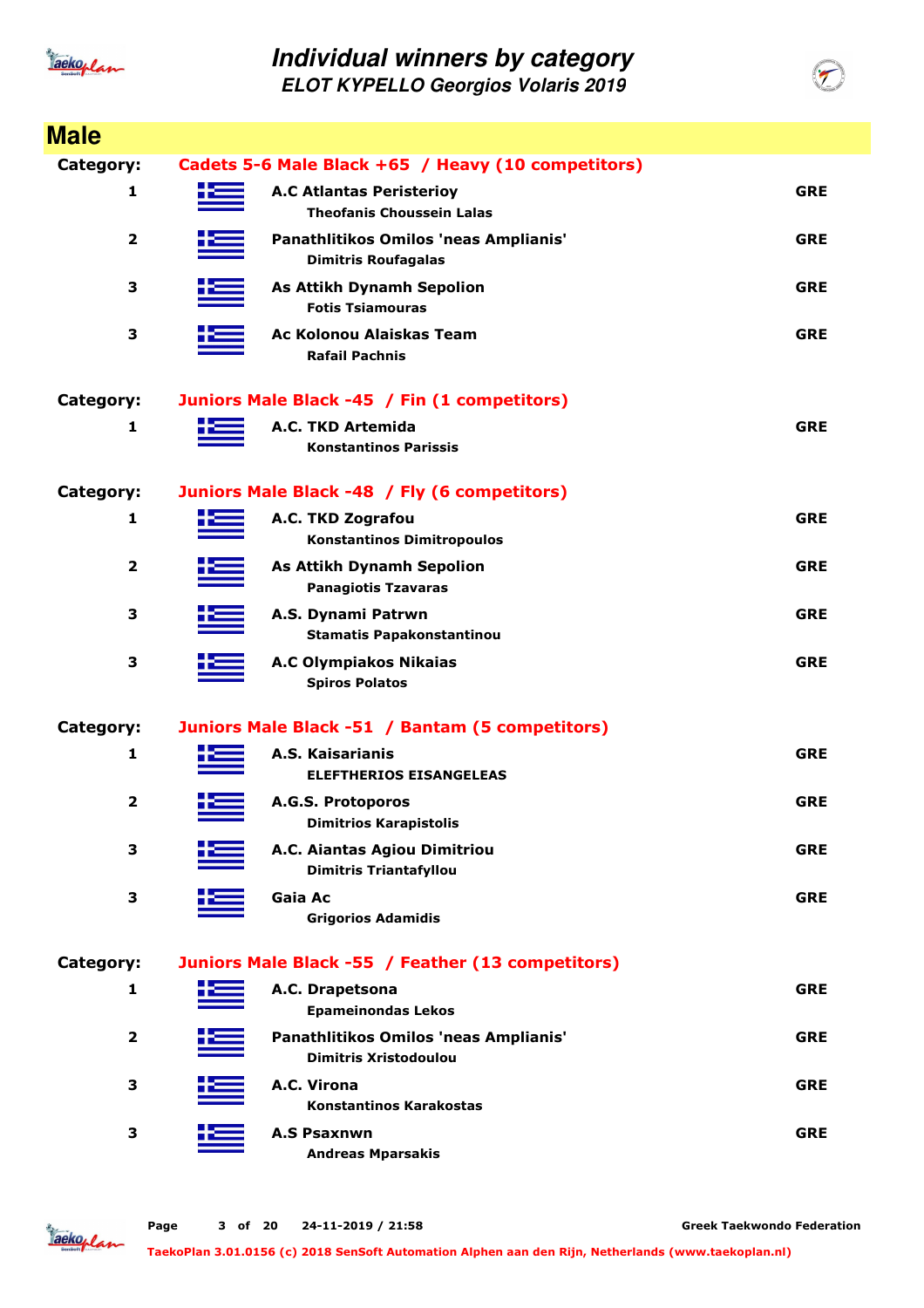

| <b>Male</b>             |                                                                       |            |
|-------------------------|-----------------------------------------------------------------------|------------|
| Category:               | Juniors Male Black -59 / Light (16 competitors)                       |            |
| 1                       | <b>A.C Fokeas</b><br><b>Ioannis Moros</b>                             | <b>GRE</b> |
| $\overline{\mathbf{2}}$ | A.S. Taekwondo Keratsiniou<br><b>Andreas Karpouzos</b>                | <b>GRE</b> |
| 3                       | <b>Athletic Club Hwarang (Maxites)</b><br><b>Georgios Malazonia</b>   | <b>GRE</b> |
| 3                       | A.C. Aiantas Agiou Dimitriou<br><b>Nikitas Rammos</b>                 | <b>GRE</b> |
| Category:               | Juniors Male Black -63 / Welter (15 competitors)                      |            |
| 1                       | <b>Athletic Club Hwarang (Maxites)</b><br><b>Evangelos Nikolaou</b>   | <b>GRE</b> |
| $\overline{2}$          | <b>Athletic Club Hwarang (Maxites)</b><br><b>Grigorios Gialenios</b>  | <b>GRE</b> |
| 3                       | A.C. Acharnon K.Paleologos<br><b>Fotios Poulis</b>                    | <b>GRE</b> |
| З                       | A.C. Virona<br><b>Alexios Bougas</b>                                  | <b>GRE</b> |
| Category:               | Juniors Male Black -68 / Light Middle (22 competitors)                |            |
| 1                       | Gaia Ac<br><b>Michail Tsipounis</b>                                   | <b>GRE</b> |
| 2                       | <b>G.C Taekwondo Axilleas Aigaleo</b><br><b>Ilias Lamprakos</b>       | <b>GRE</b> |
| З                       | <b>Athletic Club Hwarang (Maxites)</b><br><b>Theofanis Nikolaou</b>   | <b>GRE</b> |
| 3                       | <b>A.C Atlantas Peristerioy</b><br><b>Christodoulos Sarrigeorgiou</b> | <b>GRE</b> |
| Category:               | Juniors Male Black -73 / Middle (6 competitors)                       |            |
| 1                       | A.C. Parmenion<br><b>Theodoros Lapsanis</b>                           | <b>GRE</b> |
| $\overline{2}$          | A.C. TKD Arion 2005<br><b>Dimitrios Pagonis-Pirpiris</b>              | <b>GRE</b> |
| З                       | A.C. TKD Agia Paraskevi<br><b>Triantafyllos Papanastasiou</b>         | <b>GRE</b> |
| 3                       | A.S. Agogi Heraklion<br><b>Emmanouil Doxastakis</b>                   | <b>GRE</b> |

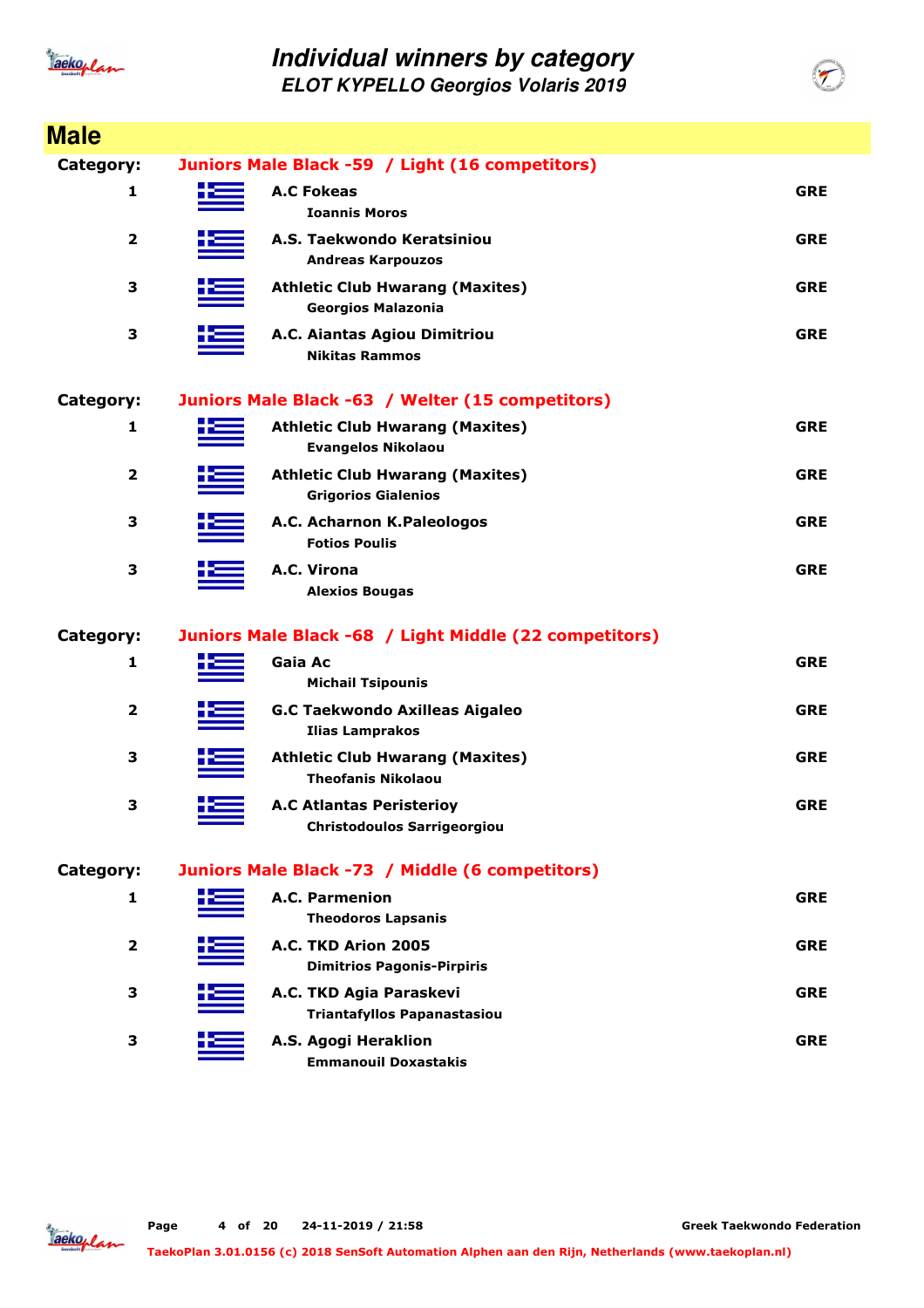

**Male**

#### **Individual winners by category ELOT KYPELLO Georgios Volaris 2019**

**Category: Juniors Male Black -78 / Light Heavy (5 competitors)**

| calegoi y .             | Juliols Maic Diack -70 / Light Heavy (3 competitors)            |            |
|-------------------------|-----------------------------------------------------------------|------------|
| 1                       | <b>A.C TKD Keumgang</b><br><b>Michail Vasilakos</b>             | <b>GRE</b> |
| $\overline{\mathbf{2}}$ | <b>Apsys Pelasgoi</b><br><b>Ioannis Malamatinis</b>             | <b>GRE</b> |
| 3                       | <b>A.S.Athlos Kilkis</b><br><b>Giorgos Nikolaidhs</b>           | <b>GRE</b> |
| 3                       | A.G.O Poseidon N. Smirnis<br><b>Sarantis Michalopoulos</b>      | <b>GRE</b> |
| Category:               | Juniors Male Black +78 / Heavy (8 competitors)                  |            |
| 1                       | <b>A.S.N.Ionias Attikis</b><br><b>Georgios Theodosiou</b>       | <b>GRE</b> |
| $\overline{\mathbf{2}}$ | A.C Sepolion 'aristion' (Greece)<br><b>Ilias Mazarakos</b>      | <b>GRE</b> |
| 3                       | <b>As Niki Iliou</b><br><b>Anastasis Retsas</b>                 | <b>GRE</b> |
| 3                       | Panathlitikos Omilos 'neas Amplianis'<br><b>Kostas Giovanis</b> | <b>GRE</b> |
| Category:               | Seniors Male Colour -54 / Fin (1 competitors)                   |            |
| 1                       | <b>A.G.S Drapetsonas</b><br><b>Vasileios Foivos Pangos</b>      | <b>GRE</b> |
| Category:               | Seniors Male Colour -58 / Fly (3 competitors)                   |            |
| 1                       | A.C. TKD Arion 2005<br><b>Zafirios Tseperkas</b>                | <b>GRE</b> |
| $\overline{2}$          | A.C. Acharnon K.Paleologos<br><b>Vassilios Avramikas</b>        | <b>GRE</b> |
| 3                       | <b>Atlas Kalymnou</b><br><b>Giorgos Klimis</b>                  | <b>GRE</b> |
| Category:               | Seniors Male Colour -63 / Bantam (6 competitors)                |            |
| 1                       | A.C. Diastro<br><b>Sotirios Mirijanyan</b>                      | <b>GRE</b> |
| $\mathbf{2}$            | <b>As Apollon Prevezas</b><br><b>Konstantinos Fotos</b>         | <b>GRE</b> |
| 3                       | <b>As Apollon Prevezas</b><br><b>Nikolaos Gizas</b>             | <b>GRE</b> |
| 3                       | Aiantas Koropiou                                                | <b>GRE</b> |

Jackoplan

**Fragjiskos Bala**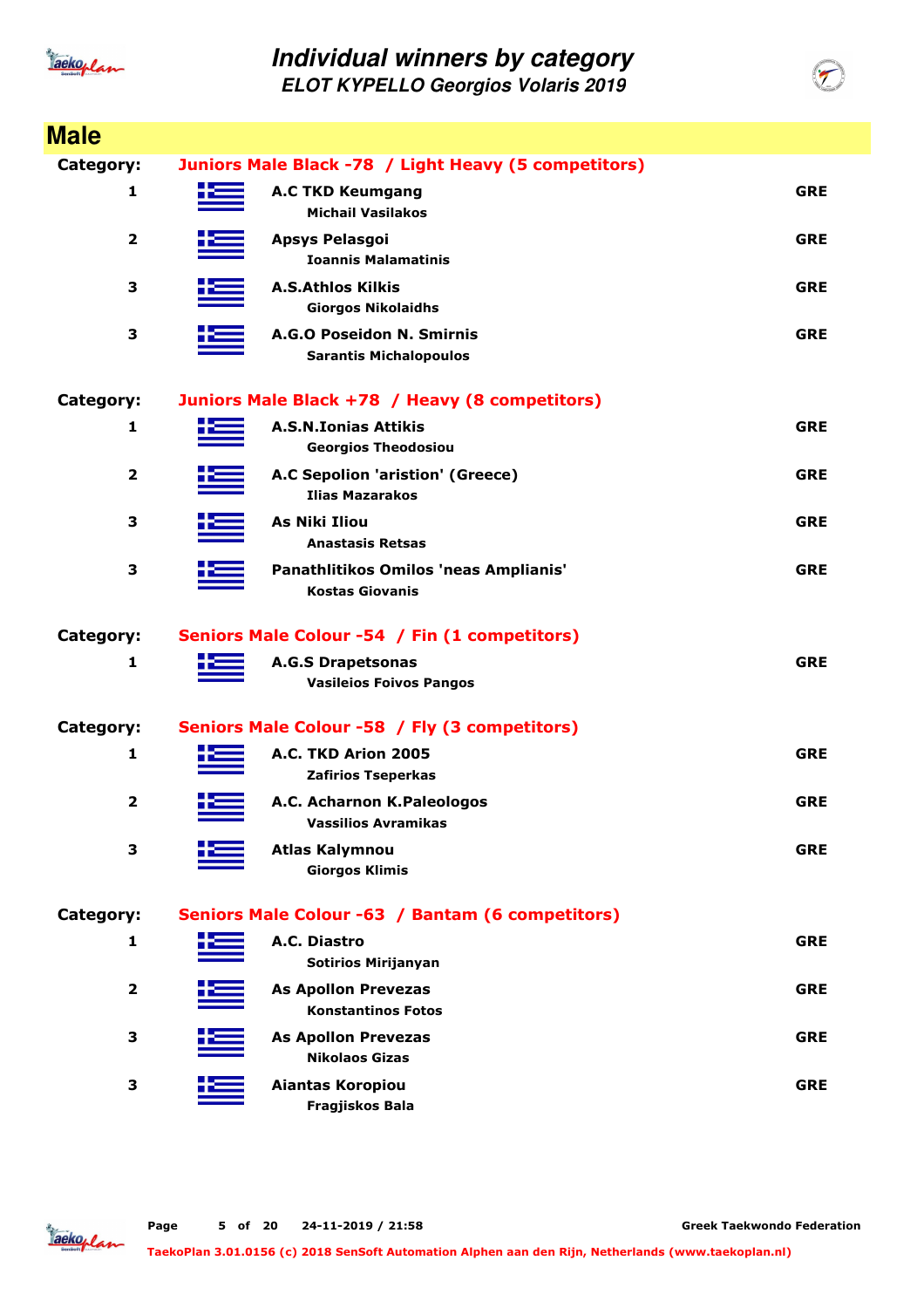

| <b>Male</b>             |                                                               |            |
|-------------------------|---------------------------------------------------------------|------------|
| <b>Category:</b>        | Seniors Male Colour -68 / Feather (5 competitors)             |            |
| 1                       | A.O. Titanes Peristeriou<br><b>Antonios Velivasakis</b>       | <b>GRE</b> |
| 2                       | <b>Kefalos Kos</b><br><b>Georios Xenikas</b>                  | <b>GRE</b> |
| 3                       | <b>As Yperion</b><br><b>Ioannis Kordogiannis</b>              | <b>GRE</b> |
| 3                       | A.G.O Poseidon N. Smirnis<br><b>Vissarion Balagkas</b>        | <b>GRE</b> |
| <b>Category:</b>        | Seniors Male Colour -74 / Light (5 competitors)               |            |
| 1                       | Ao Geraka<br><b>Konstantinos Mparlas</b>                      | <b>GRE</b> |
| 2                       | A.C.Taekwondo Foinix<br><b>Vasileios Adamopoulos</b>          | <b>GRE</b> |
| 3                       | A.C.Taekwondo Foinix<br><b>Aristeidis Papapetrou</b>          | <b>GRE</b> |
| 3                       | As Egeas Ano Nea Smirmis<br>Konstantinos-Panagiotis Valarakos | <b>GRE</b> |
| <b>Category:</b>        | Seniors Male Colour -80 / Welter (6 competitors)              |            |
| 1                       | <b>A.S Ypermaxos</b><br><b>Dimitrios Panos</b>                | <b>GRE</b> |
| 2                       | A.S. TKD Evoewn Isxys<br><b>GEORGIOS PEPPAS</b>               | <b>GRE</b> |
| 3                       | Ac Taekwondo 'doxa' Patras<br><b>Spilios Georgalas</b>        | <b>GRE</b> |
| 3                       | <b>As Olympios Athlitis</b><br><b>Nikolaos Sassos</b>         | <b>GRE</b> |
| Category:               | Seniors Male Colour -87 / Middle (4 competitors)              |            |
| 1                       | A.C. Kyung Hee<br><b>Alexandros Devetzis</b>                  | <b>GRE</b> |
| $\overline{\mathbf{2}}$ | A.C. Aiantas Agiou Dimitriou<br><b>Karolos Italos</b>         | <b>GRE</b> |
| 3                       | Aiantas Koropiou<br><b>Apollon Grammatikopoulos</b>           | <b>GRE</b> |
| 3                       | Aiantas Koropiou<br><b>Vasilis Chinopotamos</b>               | <b>GRE</b> |

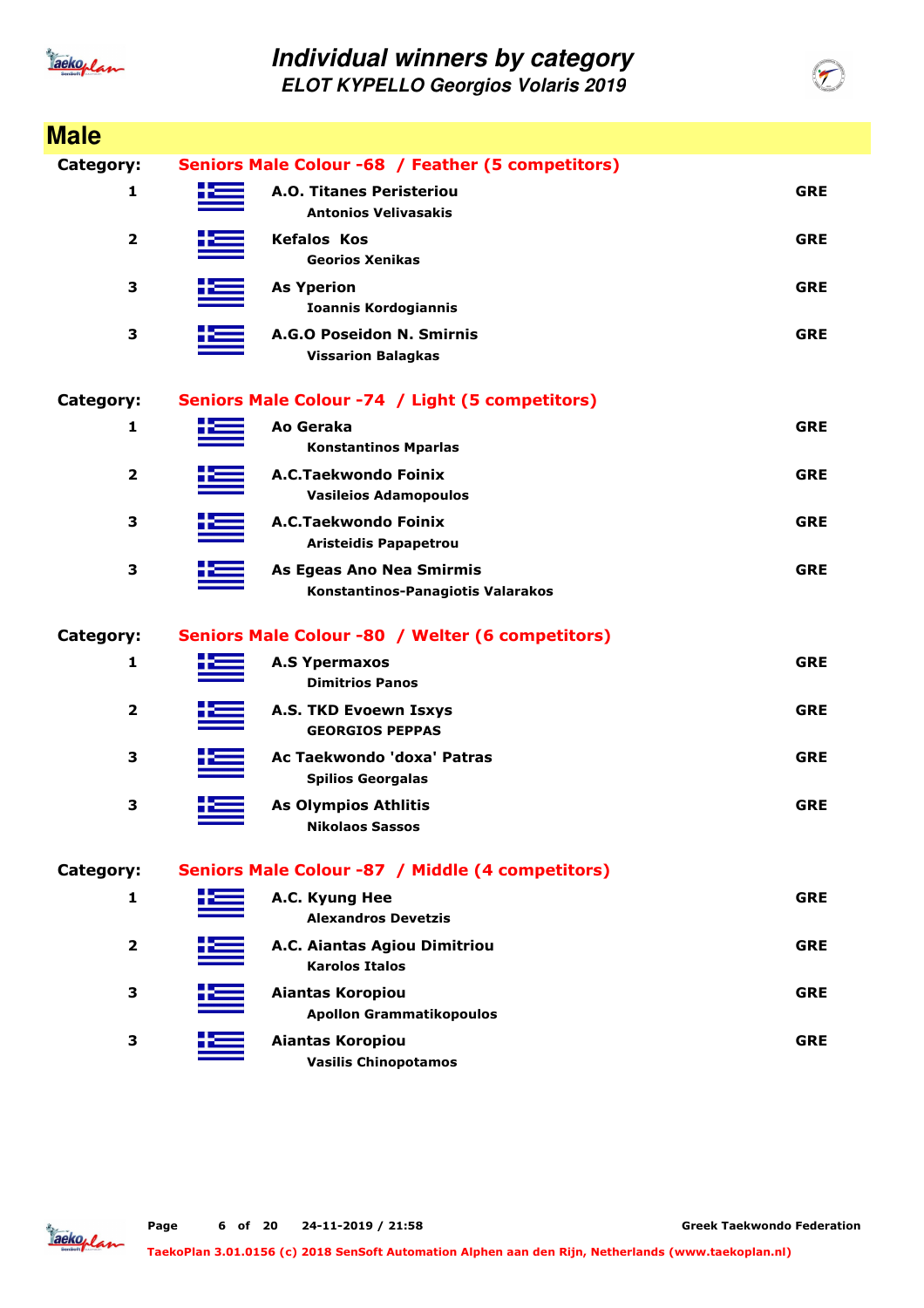

| <b>Male</b>             |      |                                                           |            |
|-------------------------|------|-----------------------------------------------------------|------------|
| Category:               |      | Seniors Male Colour +87 / Heavy (2 competitors)           |            |
| 1                       |      | <b>Aiantas Koropiou</b>                                   | <b>GRE</b> |
|                         |      | Zaharias Zaharias                                         |            |
| $\overline{\mathbf{2}}$ | کا ہ | <b>Aiantas Koropiou</b><br><b>Charalampos Tsompanelis</b> | <b>GRE</b> |
|                         |      |                                                           |            |
| Category:               |      | Seniors Male Black -54 / Fin (1 competitors)              |            |
| 1                       | Ж    | <b>As Yperion</b>                                         | <b>GRE</b> |
|                         |      | <b>Grigorios Tatsis</b>                                   |            |
| Category:               |      | Seniors Male Black -58 / Fly (7 competitors)              |            |
| 1                       |      | <b>A.C TKD Keumgang</b>                                   | <b>GRE</b> |
|                         |      | <b>Sotirios Boutios</b>                                   |            |
| 2                       |      | A.G.O Dyt. Attikis Poseidon<br><b>Meletios Roussis</b>    | <b>GRE</b> |
| 3                       |      | A.C Taekwondo Papagou                                     | <b>GRE</b> |
|                         |      | <b>Ioannis Charamis</b>                                   |            |
| 3                       |      | As.Agogi Patras                                           | <b>GRE</b> |
|                         |      | <b>Athanasios Psofios</b>                                 |            |
| Category:               |      | Seniors Male Black -63 / Bantam (11 competitors)          |            |
| 1                       |      | A.C. Taekwondo Kronos                                     | <b>GRE</b> |
|                         |      | <b>Konstadinos Katsaros</b>                               |            |
| 2                       |      | <b>As TKD Agrinio</b>                                     | <b>GRE</b> |
|                         |      | <b>Serafeim Verelis</b>                                   |            |
| 3                       |      | A.G.S. Korydallou                                         | <b>GRE</b> |
|                         |      | <b>Dimitris Economou</b>                                  |            |
| 3                       | ╋═   | A.C Taekwondo Abelokipon<br><b>Panagiotis Xinos</b>       | <b>GRE</b> |
|                         |      |                                                           |            |
| Category:               |      | Seniors Male Black -68 / Feather (8 competitors)          |            |
| 1                       |      | Ags Tae Kwon Do Dynamh Markopoulo                         | <b>GRE</b> |
|                         |      | <b>Kostantinos Roussos</b>                                |            |
| $\overline{\mathbf{2}}$ |      | A.C Taekwondo Papagou<br><b>Konstantinos Vlahos</b>       | <b>GRE</b> |
| 3                       |      | A.C. TKD Arion 2005                                       | <b>GRE</b> |
|                         |      | <b>Georgios Ntekoumes</b>                                 |            |
| 3                       |      | A.C Taekwondo Papagou                                     | <b>GRE</b> |
|                         |      | Panagiotis Kechagiaoglou                                  |            |

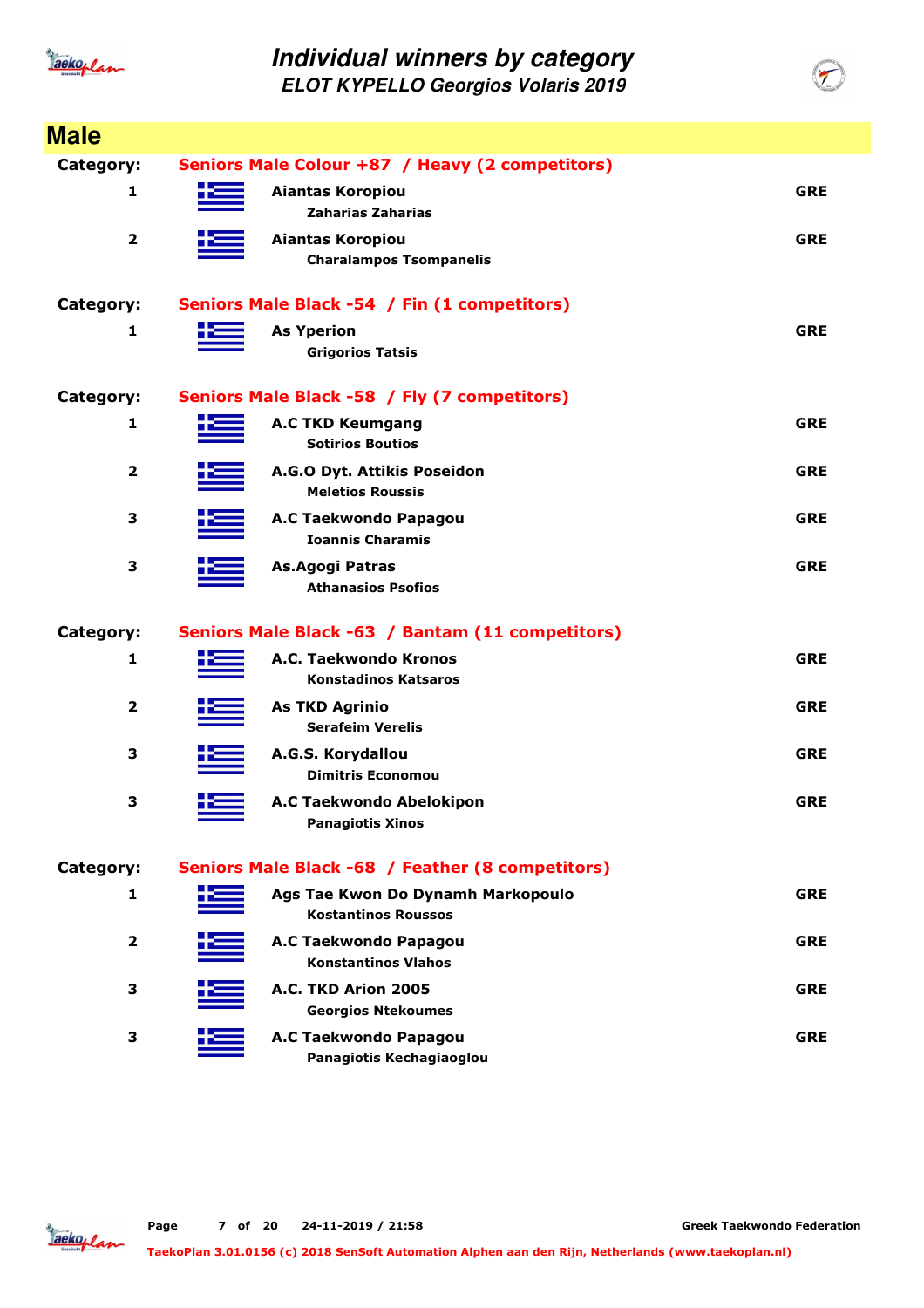

| <b>Male</b>             |                                                                      |            |
|-------------------------|----------------------------------------------------------------------|------------|
| Category:               | Seniors Male Black -74 / Light (13 competitors)                      |            |
| 1                       | <b>A.C Ekrixi Patrwn</b><br><b>Alexis Tsokanos</b>                   | <b>GRE</b> |
| $\overline{\mathbf{2}}$ | <b>A.S Spartacos Vrilission</b><br><b>Georgios Pavlou</b>            | <b>GRE</b> |
| 3                       | A.C. Dafnis<br><b>Spyridon Alexandros Diochnos</b>                   | <b>GRE</b> |
| 3                       | A.S. Taekwondo Keratsiniou<br><b>Grigorios Rigas</b>                 | <b>GRE</b> |
| Category:               | Seniors Male Black -80 / Welter (11 competitors)                     |            |
| 1                       | <b>G.C Taekwondo Axilleas Aigaleo</b><br><b>Apostolos Dagkovanos</b> | <b>GRE</b> |
| $\mathbf{2}$            | A.G.S. Korydallou<br><b>Georgios Pierakeas</b>                       | <b>GRE</b> |
| 3                       | <b>A.C Ekrixi Patrwn</b><br><b>Panagiotis Karamanis</b>              | <b>GRE</b> |
| 3                       | <b>A.C Elefsinas</b><br><b>Panagiotis Klironomos</b>                 | <b>GRE</b> |
| Category:               | Seniors Male Black -87 / Middle (5 competitors)                      |            |
| 1                       | A.C. TKD Arion 2005<br><b>Georgios Zikas</b>                         | <b>GRE</b> |
| 2                       | Ags Tae Kwon Do Dynamh Markopoulo<br><b>Spiros Rousos</b>            | <b>GRE</b> |
| З                       | <b>Athlos Aigaleo</b><br><b>Dimitrios Korkodeilos</b>                | <b>GRE</b> |
| 3                       | <b>A.C Atlantas Peristerioy</b><br><b>Pavlos Kolliopoulos</b>        | <b>GRE</b> |
| Category:               | Seniors Male Black +87 / Heavy (7 competitors)                       |            |
| 1                       | <b>A.C.Asteras Loutrakiou</b><br><b>Georgios Bilalis</b>             | <b>GRE</b> |
| $\overline{2}$          | A.S. Taekwondo Keratsiniou<br><b>Michail Lakis</b>                   | <b>GRE</b> |
| З                       | <b>Ef Agonizesthe</b><br><b>Ioannis-Alexandros Tsioras</b>           | <b>GRE</b> |
| 3                       | <b>A.C Ekrixi Patrwn</b><br><b>Nikolaos Kalkanis</b>                 | <b>GRE</b> |

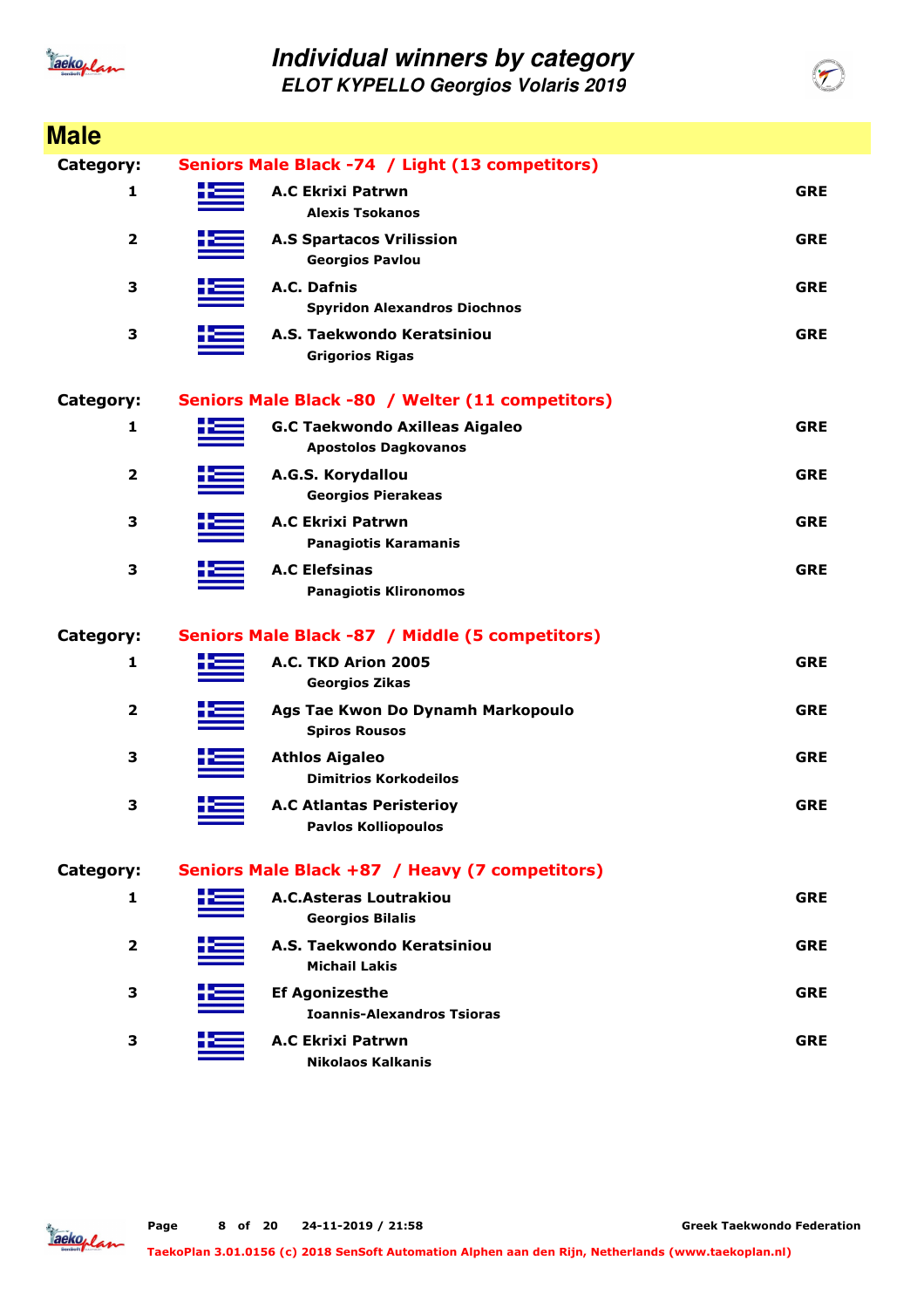

| <b>Male</b>             |                                                                 |            |
|-------------------------|-----------------------------------------------------------------|------------|
| <b>Category:</b>        | Cadets 7-8 Male Black -33 / (20 competitors)                    |            |
| 1                       | A.O. Aiantas Asyrmatou<br><b>Aristeidis Psarros</b>             | <b>GRE</b> |
| $\overline{\mathbf{2}}$ | A.C. Atrwtos Kamaterou<br><b>Dimitrios Karamanis</b>            | <b>GRE</b> |
| 3                       | A.C. Atrwtos Kamaterou<br><b>Spyridon Michail Dermanis</b>      | <b>GRE</b> |
| 3                       | <b>As Attikh Dynamh Sepolion</b><br><b>Nikolaos Mourafetis</b>  | <b>GRE</b> |
| Category:               | Cadets 7-8 Male Black -37 / (18 competitors)                    |            |
| 1                       | <b>As Attikh Dynamh Sepolion</b><br><b>Asterios Fourkiotis</b>  | <b>GRE</b> |
| $\overline{2}$          | A.C.Mitilini<br><b>Andreas Kontonikas</b>                       | <b>GRE</b> |
| 3                       | As Thiseas Aitoloakarnanias<br><b>Mixalis Mpetsikas</b>         | <b>GRE</b> |
| 3                       | A.C. Taekwondo F.Adamasto Pneuma<br><b>Konstantinos Rizos</b>   | <b>GRE</b> |
| <b>Category:</b>        | Cadets 7-8 Male Black -41 / (17 competitors)                    |            |
| 1                       | A.O. Aiantas Asyrmatou<br><b>Themistoklis Valeras</b>           | <b>GRE</b> |
| 2                       | A.C. TKD Agia Paraskevi<br><b>Georgios Mantzanas</b>            | <b>GRE</b> |
| 3                       | <b>Athlos Aigaleo</b><br><b>Michail Patros</b>                  | <b>GRE</b> |
| 3                       | Archaia Olympia<br>Andronikos - Ioannis Kandilis                | <b>GRE</b> |
| Category:               | Cadets 7-8 Male Black -45 / (20 competitors)                    |            |
| 1                       | A.C. Ethnikos 2005<br><b>Thomas dimakis</b>                     | <b>GRE</b> |
| $\overline{2}$          | A.C.Asteras Loutrakiou<br><b>Athanasios-Panagiotis Kokkinos</b> | <b>GRE</b> |
| 3                       | A.G.S. Korydallou<br><b>Periklis Sakantaris</b>                 | <b>GRE</b> |
| 3                       | <b>A.S.N.Ionias Attikis</b><br><b>Panagiotis Kathris</b>        | <b>GRE</b> |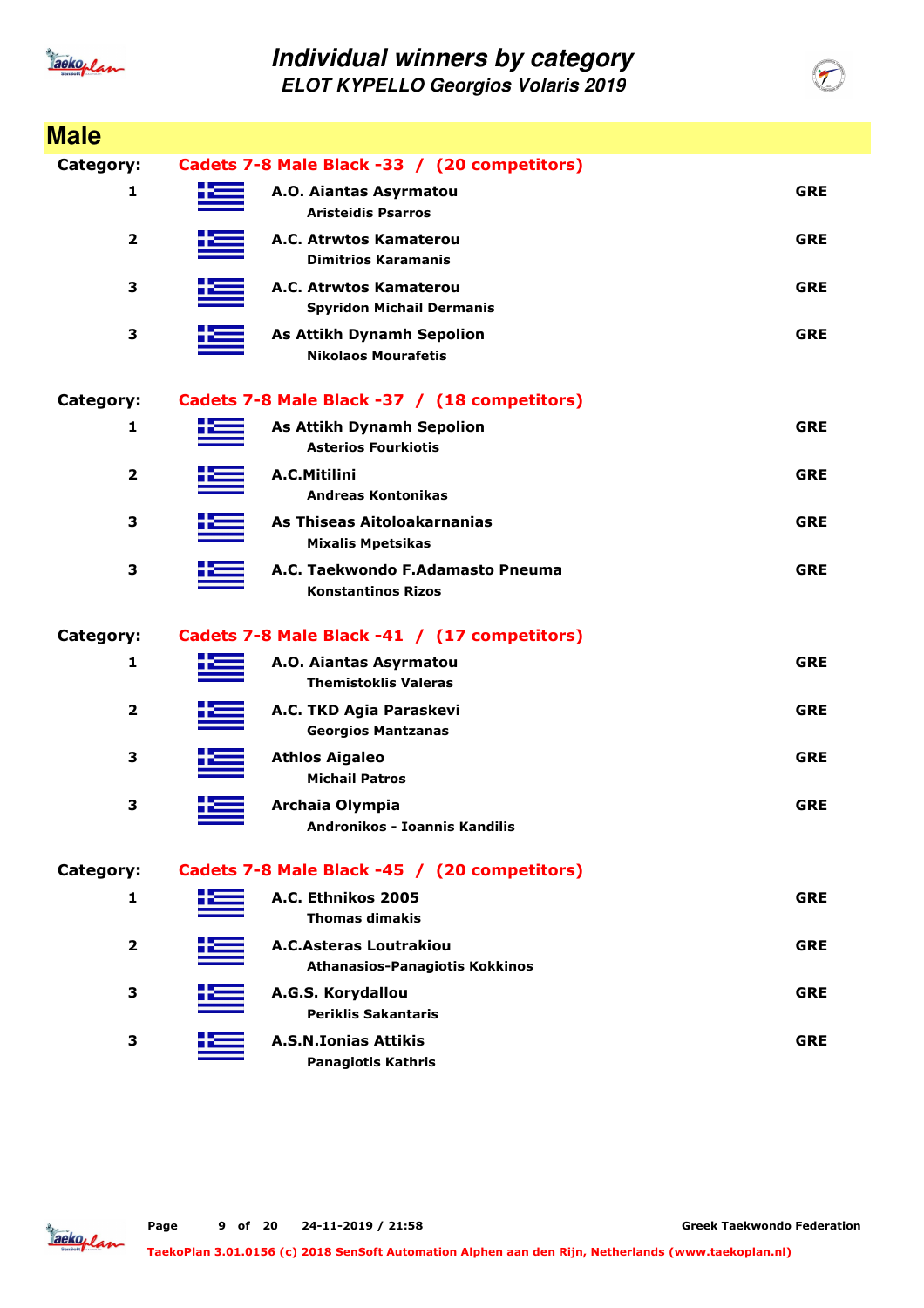

| <b>Male</b>             |                                                              |            |
|-------------------------|--------------------------------------------------------------|------------|
| <b>Category:</b>        | Cadets 7-8 Male Black -49 / (11 competitors)                 |            |
| 1                       | <b>A.C TKD Keumgang</b><br><b>Christos Goudis</b>            | <b>GRE</b> |
| 2                       | <b>A.C TKD Keumgang</b><br><b>Michail Mallis</b>             | <b>GRE</b> |
| 3                       | <b>As Attikh Dynamh Sepolion</b><br><b>Lambros Polizos</b>   | <b>GRE</b> |
| 3                       | A.S. Taekwondo Keratsiniou<br><b>Iakovos Zervos</b>          | <b>GRE</b> |
| Category:               | Cadets 7-8 Male Black -53 / (9 competitors)                  |            |
| 1                       | A.C Athilisi Nikaias<br><b>Aggelos Evgenidis</b>             | <b>GRE</b> |
| $\overline{\mathbf{2}}$ | Archaia Olympia<br><b>Pavlos Kotzampasakis</b>               | <b>GRE</b> |
| 3                       | <b>A.C Avantas</b><br><b>Efstratios Xefterakis</b>           | <b>GRE</b> |
| 3                       | <b>Fotia</b><br><b>Paris Papas</b>                           | <b>GRE</b> |
| Category:               | Cadets 7-8 Male Black -57 / (9 competitors)                  |            |
| 1                       | <b>As Attikh Dynamh Sepolion</b><br><b>Pavlos Iliopoulos</b> | <b>GRE</b> |
| $\mathbf{2}$            | A.C.Mitilini<br><b>Nikolaos Kinderlis</b>                    | <b>GRE</b> |
| 3                       | A.C. Athlos-Giannitsa<br><b>CHRISTOS SYROKAS</b>             | <b>GRE</b> |
| 3                       | <b>A.C Olympiakos Nikaias</b><br><b>Nikos Fokas</b>          | <b>GRE</b> |
| Category:               | Cadets 7-8 Male Black -61 / (7 competitors)                  |            |
| 1                       | Archaia Olympia<br><b>Stefanos Gkogkos</b>                   | <b>GRE</b> |
| 2                       | A.C. Pileas<br><b>Panagiotis Andreiomenos</b>                | <b>GRE</b> |
| 3                       | <b>A.C Atlantas Peristerioy</b><br><b>Pantelis Tolias</b>    | <b>GRE</b> |
| 3                       | Olympiaki Floga Xalkidos<br><b>Konstantinos Ziomas</b>       | <b>GRE</b> |

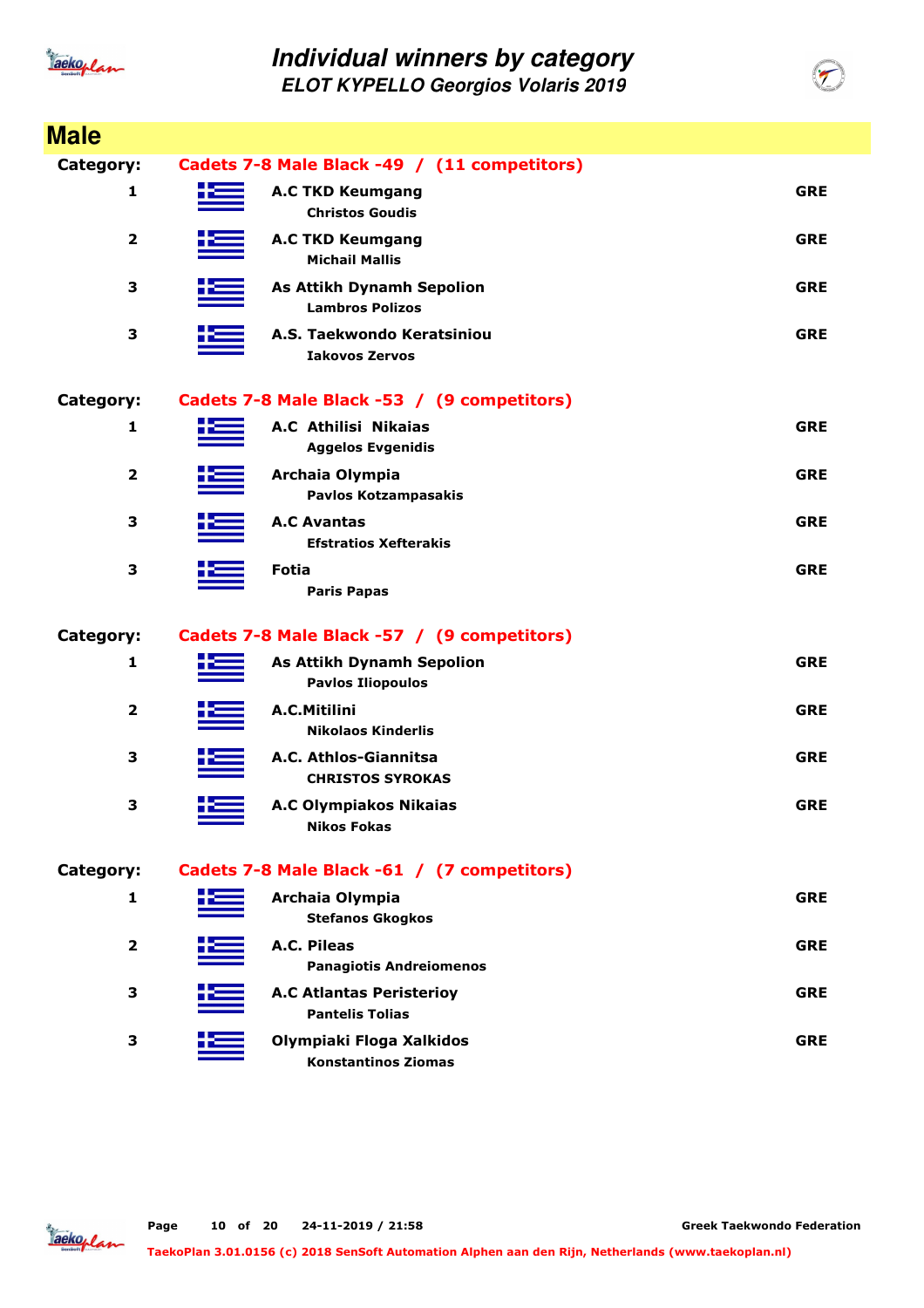

**ELOT KYPELLO Georgios Volaris 2019**

| <b>Female</b>           |                                                                  |            |
|-------------------------|------------------------------------------------------------------|------------|
| Category:               | Cadets 5-6 Female Black -41 / Feather (6 competitors)            |            |
| 1                       | A.S Taekwondo Zeys Trikkaion<br>Ioanna Kefala                    | <b>GRE</b> |
| 2                       | <b>Fotia</b><br><b>Ioanna Sereti</b>                             | <b>GRE</b> |
| 3                       | <b>A.S. TKD Pelopidas</b><br>Eleni tsiouma                       | <b>GRE</b> |
| 3                       | <b>A.S.Arion Patras</b><br>Sofia Pournatzi                       | <b>GRE</b> |
| Category:               | Cadets 5-6 Female Black -44 / Light (9 competitors)              |            |
| 1                       | <b>Ac.Krites</b><br><b>Maria Katsouli</b>                        | <b>GRE</b> |
| 2                       | A.C. TKD Agia Paraskevi<br>Konstantina Kyritsi                   | <b>GRE</b> |
| 3                       | Gaia Ac<br>Aikaterini Patilokostopoulou                          | <b>GRE</b> |
| 3                       | A.C. Aiantas Agiou Dimitriou<br>Eugenia Gavala                   | <b>GRE</b> |
| Category:               | Cadets 5-6 Female Black -47 / Welter (6 competitors)             |            |
| 1                       | A.C. Virona<br>Dimitra Konstantina Koursoumi                     | <b>GRE</b> |
| $\overline{2}$          | <b>Athlos Aigaleo</b><br>Zoi Boka                                | <b>GRE</b> |
| 3                       | A.C. Aiantas Agiou Dimitriou<br>Alexandra Giannoukou             | <b>GRE</b> |
| 3                       | A.C. TKD Agia Paraskevi<br>Christina Spironi                     | <b>GRE</b> |
| Category:               | Cadets 5-6 Female Black -51 / Light middle (18 competitors)      |            |
| 1                       | A.C. Dafnis<br><b>Athanasia Repoulia</b>                         | <b>GRE</b> |
| $\overline{\mathbf{2}}$ | A.C. Virona<br>Ekaterini Karkasi                                 | <b>GRE</b> |
| 3                       | A.C. Diastro<br><b>Kristina Polihronidi</b>                      | <b>GRE</b> |
| 3                       | Panathlitikos Omilos 'neas Amplianis'<br><b>Artemis Stamelou</b> | <b>GRE</b> |

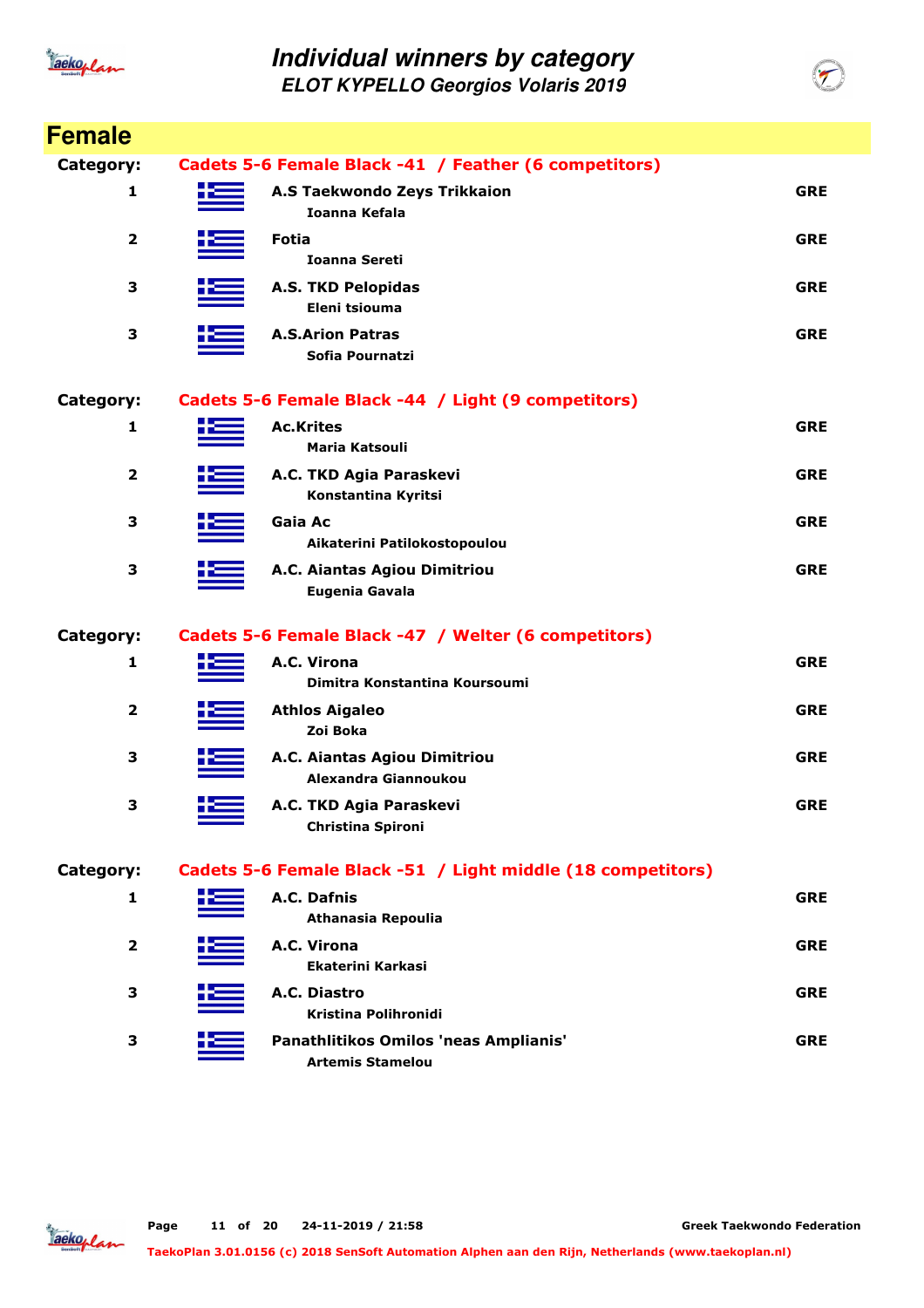

| <b>Female</b>  |    |                                                              |            |
|----------------|----|--------------------------------------------------------------|------------|
| Category:      |    | Cadets 5-6 Female Black -55 / Middle (8 competitors)         |            |
| 1              | æ  | <b>As Attikh Dynamh Sepolion</b><br><b>Maria Yfanti</b>      | <b>GRE</b> |
| $\overline{2}$ |    | A.S. Korinthias<br>Mariana Katsouri                          | <b>GRE</b> |
| 3              |    | A.S. Ethnikos 95<br>konstantina Bourogianni                  | <b>GRE</b> |
| 3              |    | A.S. Ethnikos 95<br>Stavroula - Ioanna Besiou                | <b>GRE</b> |
| Category:      |    | Cadets 5-6 Female Black -59 / Light heavy (12 competitors)   |            |
| 1              |    | A.C. Taekwondo F.Adamasto Pneuma<br>Agoritsa Artemia Kitsiou | <b>GRE</b> |
| 2              |    | A.S. Ethnikos 95<br>Sofia Kapeli                             | <b>GRE</b> |
| 3              |    | <b>Olympiacos S.F.P.</b><br>Semeli Soumpasi                  | <b>GRE</b> |
| 3              |    | <b>A.C Fokeas</b><br>Anastasia Tsipa                         | <b>GRE</b> |
| Category:      |    | Cadets 5-6 Female Black +59 / Heavy (12 competitors)         |            |
| 1              |    | <b>A.M.C Kentayros Astakoy</b><br>Despoina Papazoi           | <b>GRE</b> |
| $\overline{2}$ |    | <b>Athlos Aigaleo</b><br>Anna Maria Emmanouil                | <b>GRE</b> |
| 3              |    | <b>Gas Messinis</b><br>Eleni Panagiota Marosi                | <b>GRE</b> |
| 3              | ╋═ | A.S. Ethnikos 95<br>Anastasia - Georgia Konstantoni          | <b>GRE</b> |
| Category:      |    | Juniors Female Black -46 / Bantam (4 competitors)            |            |
| 1              |    | <b>A.C Olympiakos Nikaias</b><br>Andriana Kontrafouri        | <b>GRE</b> |
| 2              |    | A.S. TKD Evoewn Isxys<br><b>KALLIOPI AIKATERINI DIMITROU</b> | <b>GRE</b> |
| 3              |    | A.S. TKD Evoewn Isxys<br><b>ELENI RAMPIA</b>                 | <b>GRE</b> |
| 3              |    | <b>A.S.N.Ionias Attikis</b><br>Panagiota Nikolaou            | <b>GRE</b> |

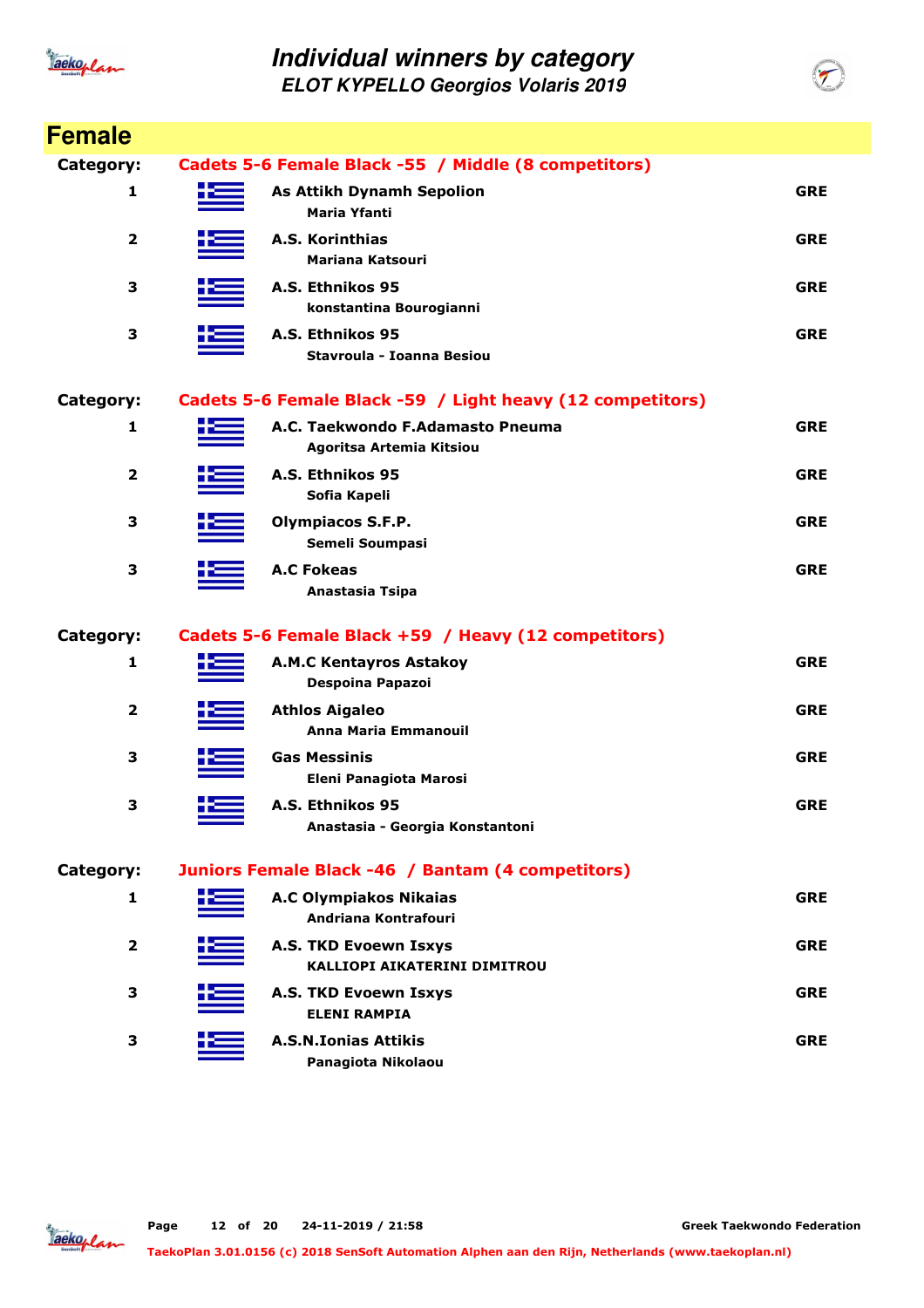

**ELOT KYPELLO Georgios Volaris 2019**

| <b>Female</b>  |                                                          |            |
|----------------|----------------------------------------------------------|------------|
| Category:      | Juniors Female Black -49 / Feather (8 competitors)       |            |
| 1              | <b>Pigmi Verias TKD</b><br><b>Maria Koktsidou</b>        | <b>GRE</b> |
| 2              | A.C. Virona<br><b>Ioanna-Maria Chouta</b>                | <b>GRE</b> |
| 3              | <b>As Attikh Dynamh Sepolion</b><br>Konstantina Gounidi  | <b>GRE</b> |
| 3              | A.S. TKD Evoewn Isxys<br>AIKATERINI ANGELIKI TSAPATSARI  | <b>GRE</b> |
| Category:      | Juniors Female Black -52 / Light (6 competitors)         |            |
| 1              | <b>Ef Agonizesthe</b><br><b>Elli Kosmidi</b>             | <b>GRE</b> |
| $\overline{2}$ | <b>A.C Apollon Rethymnhs</b><br><b>GEORGIA Vidiadaki</b> | <b>GRE</b> |
| 3              | <b>Athlos Aigaleo</b><br>Maria Varvara Michou            | <b>GRE</b> |
| 3              | <b>Ac Nikh Paianias Glikon Neron</b><br>Ioanna Kastora   | <b>GRE</b> |
| Category:      | Juniors Female Black -55 / Welter (8 competitors)        |            |
| 1              | A.C. 'thriamvos' Ilioupolis<br>Anastasia Kantaraki       | <b>GRE</b> |
| 2              | A.C. Cobra Iliou<br>Georgia Foutri                       | <b>GRE</b> |
| 3              | <b>A.C Fokeas</b><br>Eirini Charalampopoulou             | <b>GRE</b> |
| 3              | <b>A.S.Athlos Kilkis</b><br>Xrysh Tsartsali              | <b>GRE</b> |
| Category:      | Juniors Female Black -59 / Light Middle (8 competitors)  |            |
| 1              | A.S. Kaisarianis<br><b>DAPHNE STAMOU</b>                 | <b>GRE</b> |
| $\overline{2}$ | <b>As Dragons Viotias</b><br>Argyroula Voulgari          | <b>GRE</b> |
| 3              | A.S. Taekwondo Keratsiniou<br><b>Eleutheria Riga</b>     | <b>GRE</b> |
| 3              | A.O. Aiantas Asyrmatou<br>Georgia Syrigou                | <b>GRE</b> |

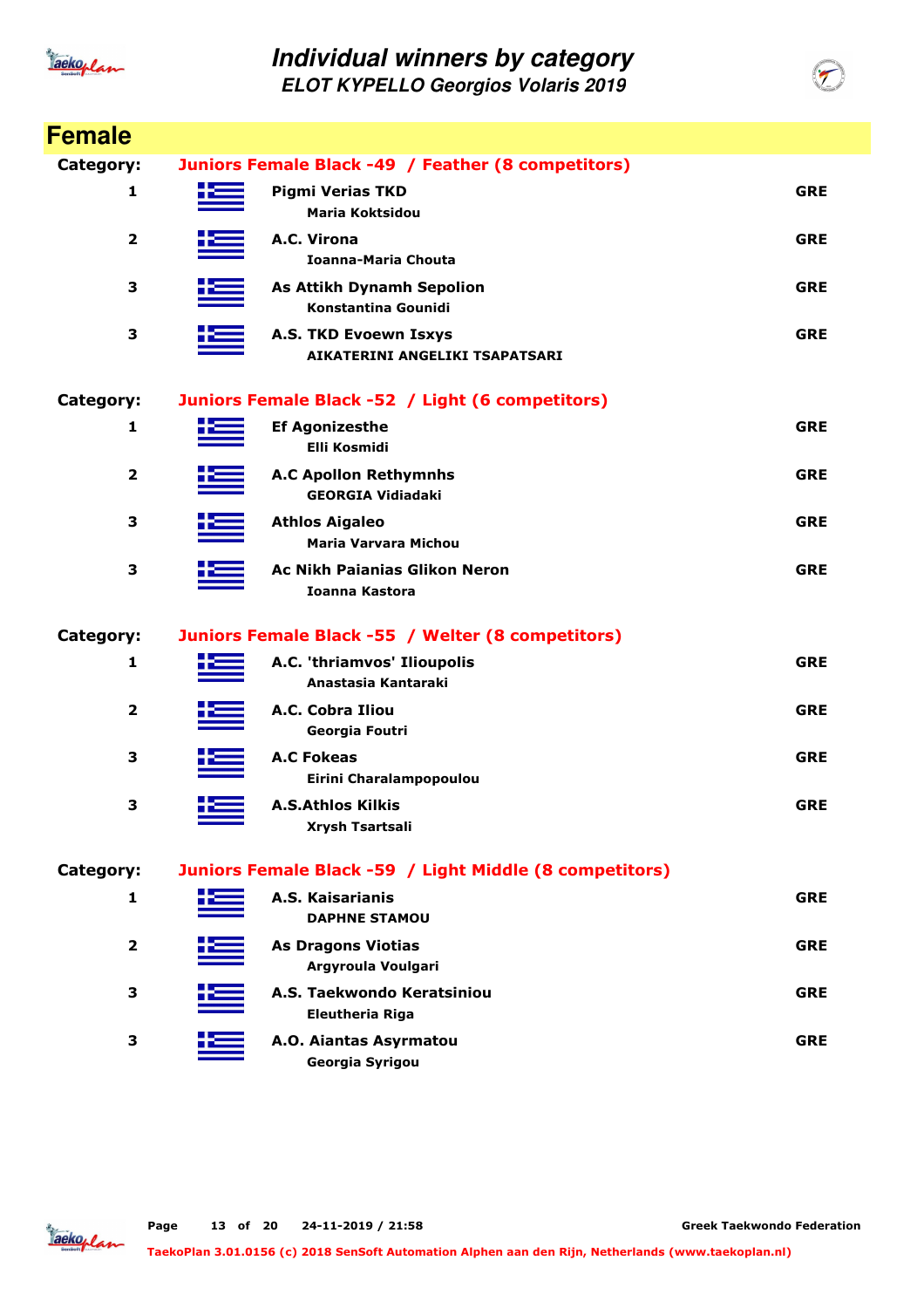

| <b>Female</b>  |                                                                        |            |
|----------------|------------------------------------------------------------------------|------------|
| Category:      | Juniors Female Black -63 / Middle (7 competitors)                      |            |
| 1              | As Thiseas Aitoloakarnanias<br>Dimitra Mpitsikokou                     | <b>GRE</b> |
| 2              | <b>A.C Fokeas</b><br>Eirini Staikoura                                  | <b>GRE</b> |
| 3              | A.C. Aiantas Agiou Dimitriou<br>Xristina Stathopoulou                  | <b>GRE</b> |
| 3              | A.C Nikeas Alaiskas Team<br><b>Elissavet Soumpasi</b>                  | <b>GRE</b> |
| Category:      | Juniors Female Black -68 / Light Heavy (9 competitors)                 |            |
| 1              | <b>A.C.Nemesis Athens</b><br>Nikoletta Fragkou                         | <b>GRE</b> |
| $\overline{2}$ | <b>Asg TKD Melission</b><br>Dimitra Katohianou                         | <b>GRE</b> |
| 3              | <b>A.S. TKD Pelopidas</b><br>Vasiliki German                           | <b>GRE</b> |
| 3              | <b>A.C Promitheas Mosxatou Attikis</b><br><b>Theodora Antonopoulou</b> | <b>GRE</b> |
| Category:      | Juniors Female Black +68 / Heavy (5 competitors)                       |            |
| 1              | <b>Ac.David</b><br><b>Maria Tsontaki</b>                               | <b>GRE</b> |
| 2              | A.C. Exelixi Nikaias<br>Maria Anastasia Karyda Sirmpou                 | <b>GRE</b> |
| 3              | A.C. Taekwondo N.Amplianhs Lamias<br>Afroditi Tsantila                 | <b>GRE</b> |
| 3              | A.C. Aiantas Agiou Dimitriou<br>Maria Dimitra Kalantzi                 | <b>GRE</b> |
| Category:      | Seniors Female Colour -49 / Fly (2 competitors)                        |            |
| 1              | A.C Taekwondo Abelokipon<br>Vasiliki Stefa                             | <b>GRE</b> |
| $\overline{2}$ | <b>Ac Ajantas Pefkis</b><br>Anastasia Papatheodosiou                   | <b>GRE</b> |

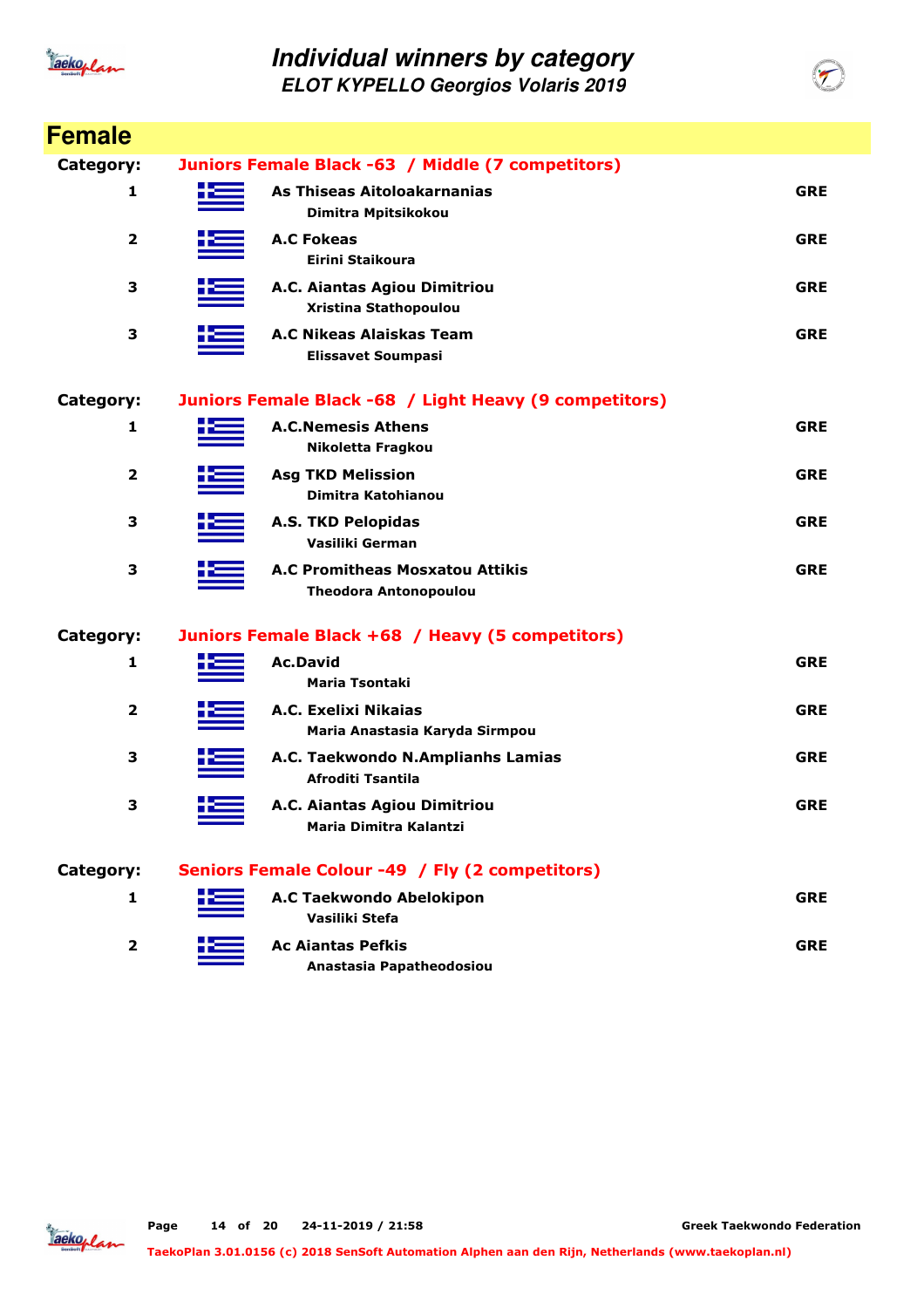

| <b>Female</b>    |                                                               |            |
|------------------|---------------------------------------------------------------|------------|
| <b>Category:</b> | Seniors Female Colour -53 / Bantam (4 competitors)            |            |
| 1                | A.G.O Poseidon N. Smirnis<br>Chrysanthi Zioga                 | <b>GRE</b> |
| $\mathbf{2}$     | A.C. Aiantas Agiou Dimitriou<br><b>Konstantina Douka</b>      | <b>GRE</b> |
| 3                | <b>A.C. Parmenion</b><br><b>Ioanna Oikonomou</b>              | <b>GRE</b> |
| 3                | Aiantas Koropiou<br><b>Eranda Kulla</b>                       | <b>GRE</b> |
| Category:        | Seniors Female Colour -57 / Feather (4 competitors)           |            |
| 1                | <b>A.C Elefsinas</b><br><b>Maria Simouli</b>                  | <b>GRE</b> |
| 2                | <b>Aiantas Koropiou</b><br><b>Fotini Lagou</b>                | <b>GRE</b> |
| 3                | A.C Taekwondo Abelokipon<br>Aikaterini Myrilla                | <b>GRE</b> |
| 3                | Kentro Atlhsis Kai Proagogis Ygeias<br>Xristina Thedoropoulou | <b>GRE</b> |
| Category:        | Seniors Female Colour -62 / Light (5 competitors)             |            |
| 1                | <b>A.C Olympion Romi</b><br>Marina Fragkouli                  | <b>GRE</b> |
| $\mathbf{2}$     | <b>Momentum Taekwondo</b><br>Despoina Kalamouti               | <b>GRE</b> |
| 3                | <b>Aiantas Koropiou</b><br>Georgia Kostourou                  | <b>GRE</b> |
| 3                | <b>Ac Aiantas Pefkis</b><br>Marika dima                       | <b>GRE</b> |
| Category:        | Seniors Female Colour -67 / Welter (5 competitors)            |            |
| 1                | <b>A.C Elefsinas</b><br>Alexandra Bei                         | <b>GRE</b> |
| 2                | A.C Taekwondo Papagou<br>Zoi Tsara                            | <b>GRE</b> |
| З                | A.C. Dafnis<br>Iwanna Manousakh                               | <b>GRE</b> |
| 3                | A.C. Protathliton Glyfadas<br><b>Eleutheria Galouka</b>       | <b>GRE</b> |

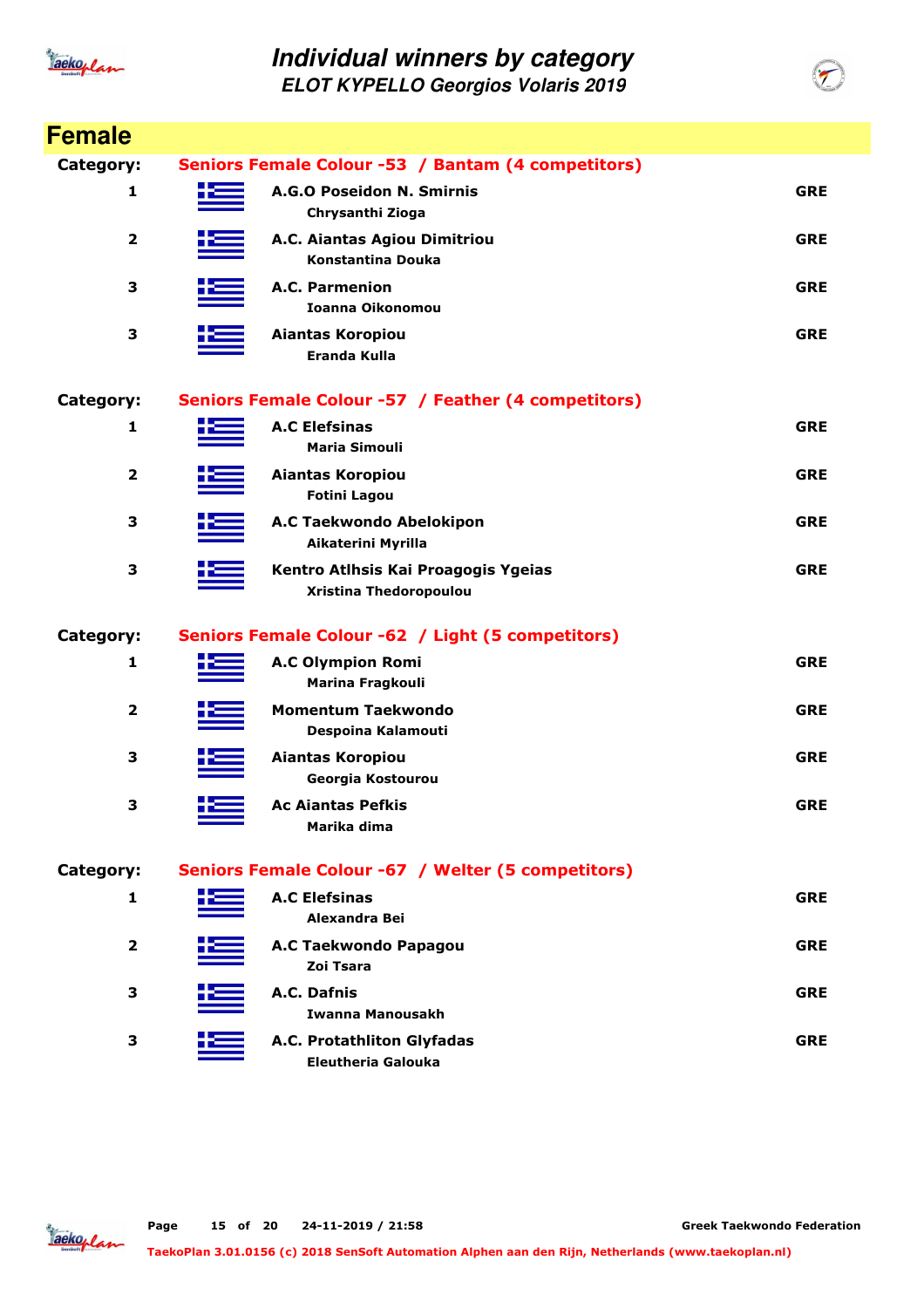

| <b>Female</b>           |                                                                      |            |
|-------------------------|----------------------------------------------------------------------|------------|
| Category:               | Seniors Female Colour -73 / Middle (4 competitors)                   |            |
| 1                       | <b>A.C Iachi</b><br>Markella Sagana                                  | <b>GRE</b> |
| $\overline{\mathbf{2}}$ | <b>As Attikh Dynamh Sepolion</b><br><b>Artemis Papadimitriou</b>     | <b>GRE</b> |
| 3                       | <b>As Dynami Pallinis</b><br>melpomeni makri                         | <b>GRE</b> |
| 3                       | <b>A.S Agxemaxos</b><br>Eydokia Kateli                               | <b>GRE</b> |
| Category:               | Seniors Female Colour +73 / Heavy (4 competitors)                    |            |
| 1                       | <b>A.C Pammachon</b><br>Sofia Plevraki                               | <b>GRE</b> |
| $\mathbf{2}$            | <b>A.C Olympion Romi</b><br>Niki Myzika                              | <b>GRE</b> |
| 3                       | A.C. Parmenion<br>Georgia Pavlopoulou                                | <b>GRE</b> |
| 3                       | <b>A.C. Parmenion</b><br><b>Eleni Kominea</b>                        | <b>GRE</b> |
| Category:               | Seniors Female Black -46 / Fin (3 competitors)                       |            |
| 1                       | <b>Ags Kalamatas</b><br><b>Evdokia Trimmi</b>                        | <b>GRE</b> |
| 2                       | <b>Ags Kalamatas</b><br><b>Athanasia Trimmi</b>                      | <b>GRE</b> |
| 3                       | <b>G.C Taekwondo Axilleas Aigaleo</b><br><b>Foteini Theocharidou</b> | <b>GRE</b> |
| Category:               | Seniors Female Black -49 / Fly (3 competitors)                       |            |
| 1                       | A.C Taekwondo Papagou<br><b>Amalia Mavridou</b>                      | <b>GRE</b> |
| $\overline{\mathbf{2}}$ | A.C Sepolion 'aristion' (Greece)<br>Zoi Nikolopoulou                 | <b>GRE</b> |
| 3                       | <b>A.C Olympiakos Nikaias</b><br>Aggeliki Vazou                      | <b>GRE</b> |

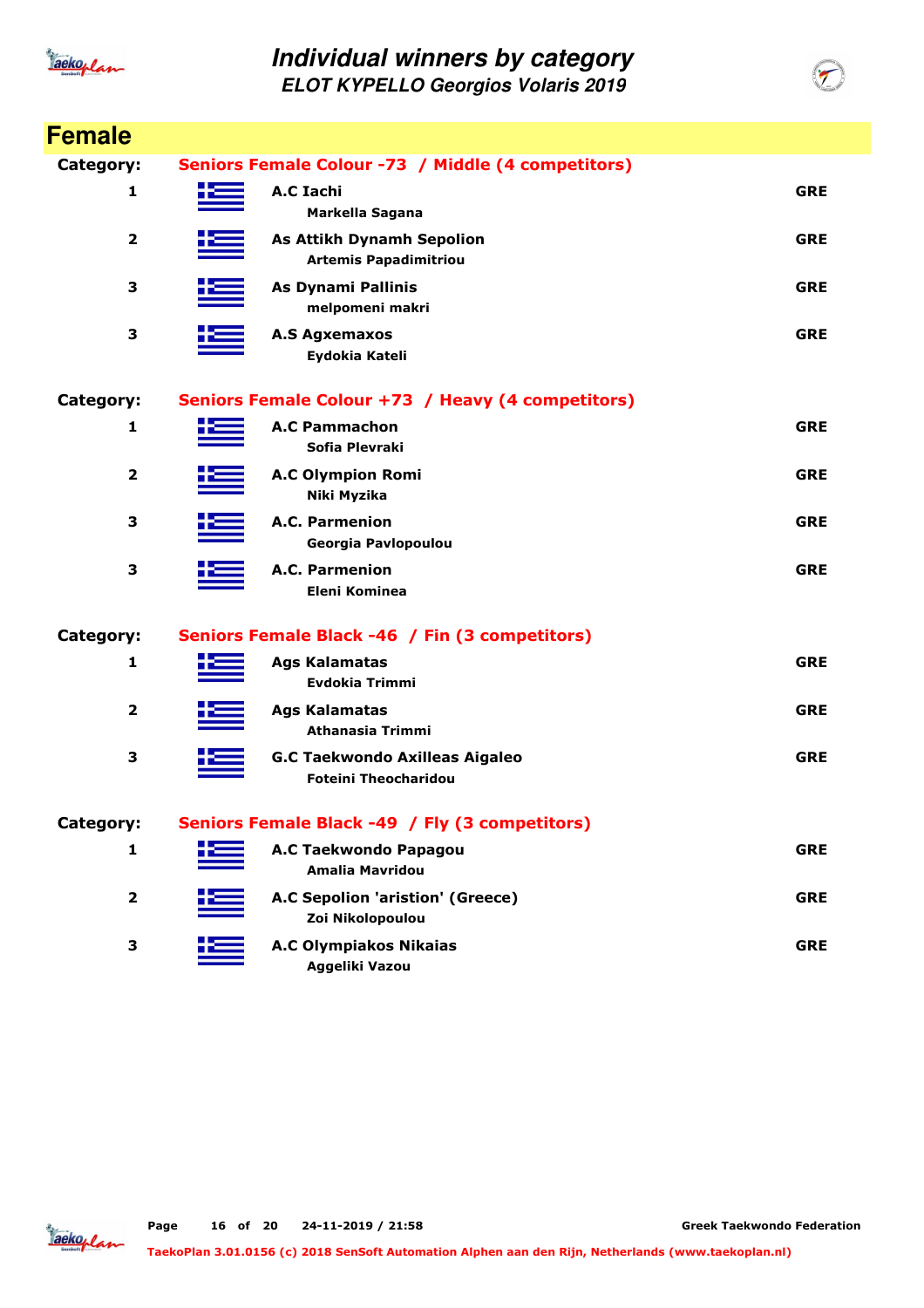

**ELOT KYPELLO Georgios Volaris 2019**

| <b>Female</b>           |    |                                                           |            |
|-------------------------|----|-----------------------------------------------------------|------------|
| Category:               |    | Seniors Female Black -53 / Bantam (4 competitors)         |            |
| 1                       | ۲Ξ | A.C. Aiantas Agiou Dimitriou<br>Maria Eleni Karagianni    | <b>GRE</b> |
| $\overline{2}$          |    | <b>A.C Apollon Rethymnhs</b><br>Dimitra Tzortzidi         | <b>GRE</b> |
| 3                       |    | A.C. Acharnon K.Paleologos<br>Anastasia Diakaki           | <b>GRE</b> |
| 3                       |    | A.S. Korinthias<br>Androniki Dikaiolakou                  | <b>GRE</b> |
| Category:               |    | Seniors Female Black -57 / Feather (7 competitors)        |            |
| 1                       |    | As Thiseas Aitoloakarnanias<br><b>Romalea Mesindianou</b> | <b>GRE</b> |
| 2                       |    | <b>Olympiacos S.F.P.</b><br>Katerina Xatzigianni          | <b>GRE</b> |
| 3                       |    | <b>A.C.Nemesis Athens</b><br>Lamprini Kontodima           | <b>GRE</b> |
| 3                       |    | Dinami Amarousiou<br><b>Ourania Menti</b>                 | <b>GRE</b> |
| Category:               |    | Seniors Female Black -62 / Light (4 competitors)          |            |
| 1                       |    | <b>A.C TKD Keumgang</b><br>Nikoleta Alefragki             | <b>GRE</b> |
| 2                       |    | <b>Athlos Aigaleo</b><br>Andriana Dermatinou Poulia       | <b>GRE</b> |
| З                       |    | A.C. TKD Zografou<br><b>Chanan Daudi</b>                  | <b>GRE</b> |
| 3                       |    | A.C. Orion<br>Athanasia Lampaditi                         | <b>GRE</b> |
| Category:               |    | Seniors Female Black -73 / Middle (2 competitors)         |            |
| 1                       |    | <b>S.G.Megaron</b><br>Maria Oikonomopoulou                | <b>GRE</b> |
| $\overline{\mathbf{2}}$ |    | <b>A.O. Titanes Peristeriou</b><br>Iwanna avitidou        | <b>GRE</b> |
|                         |    |                                                           |            |



**TaekoPlan 3.01.0156 (c) 2018 SenSoft Automation Alphen aan den Rijn, Netherlands (www.taekoplan.nl)**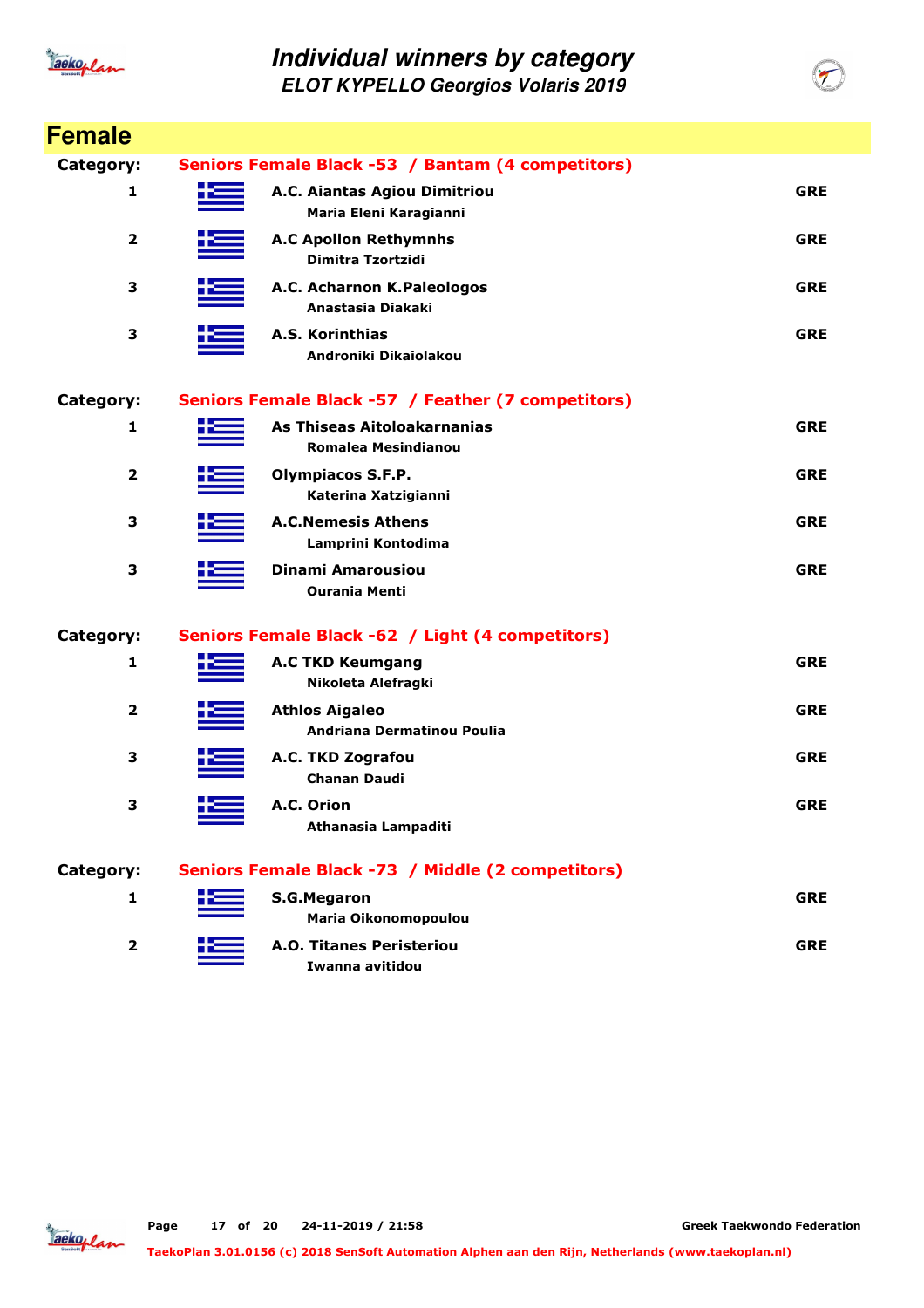

**ELOT KYPELLO Georgios Volaris 2019**

| <b>Female</b> |                                                                |            |
|---------------|----------------------------------------------------------------|------------|
| Category:     | Seniors Female Black +73 / Heavy (4 competitors)               |            |
| 1             | A.C. Taekwondo N.Amplianhs Lamias<br>Markella Bakogeorgou      | <b>GRE</b> |
| 2             | <b>G.A.S. Stoxos</b><br><b>Maria Arachova</b>                  | <b>GRE</b> |
| 3             | A. C. TKD N. Psychiko<br>Michaella Menoudaki Evangelou         | <b>GRE</b> |
| 3             | <b>A.S. Tritwnas Ilioy</b><br>Sofia Floropoulou                | <b>GRE</b> |
| Category:     | Cadets 7-8 Female Black -29 / (2 competitors)                  |            |
| 1             | <b>G.C Taekwondo Axilleas Aigaleo</b><br>Vasiliki Papadopoulou | <b>GRE</b> |
| $\mathbf{2}$  | <b>Asg TKD Melission</b><br><b>Iliana Pouliou</b>              | <b>GRE</b> |
| Category:     | Cadets 7-8 Female Black -33 / (5 competitors)                  |            |
| 1             | <b>A.S.Arion Patras</b><br>Eirini Zafiropoulou                 | <b>GRE</b> |
| $\mathbf{2}$  | A.C Nikeas Alaiskas Team<br>Kiriaki Irini Iliadi               | <b>GRE</b> |
| 3             | <b>A.C Avantas</b><br><b>Theofania Christodoulou</b>           | <b>GRE</b> |
| 3             | <b>Ef Agonizesthe</b><br>Nefeli Lavranou                       | <b>GRE</b> |
| Category:     | Cadets 7-8 Female Black -37 / (8 competitors)                  |            |
| 1             | <b>A.S Taekwondo Zeys Trikkaion</b><br>Evangelia Kefala        | <b>GRE</b> |
| 2             | <b>A.S Taekwondo Zeys Trikkaion</b><br>Christina Varsami       | <b>GRE</b> |
| 3             | <b>A.O. Titanes Peristeriou</b><br>Maria Kechagia              | <b>GRE</b> |
| З             | A.C. Aiantas Agiou Dimitriou<br>Anastasia Tavlaridou           | <b>GRE</b> |

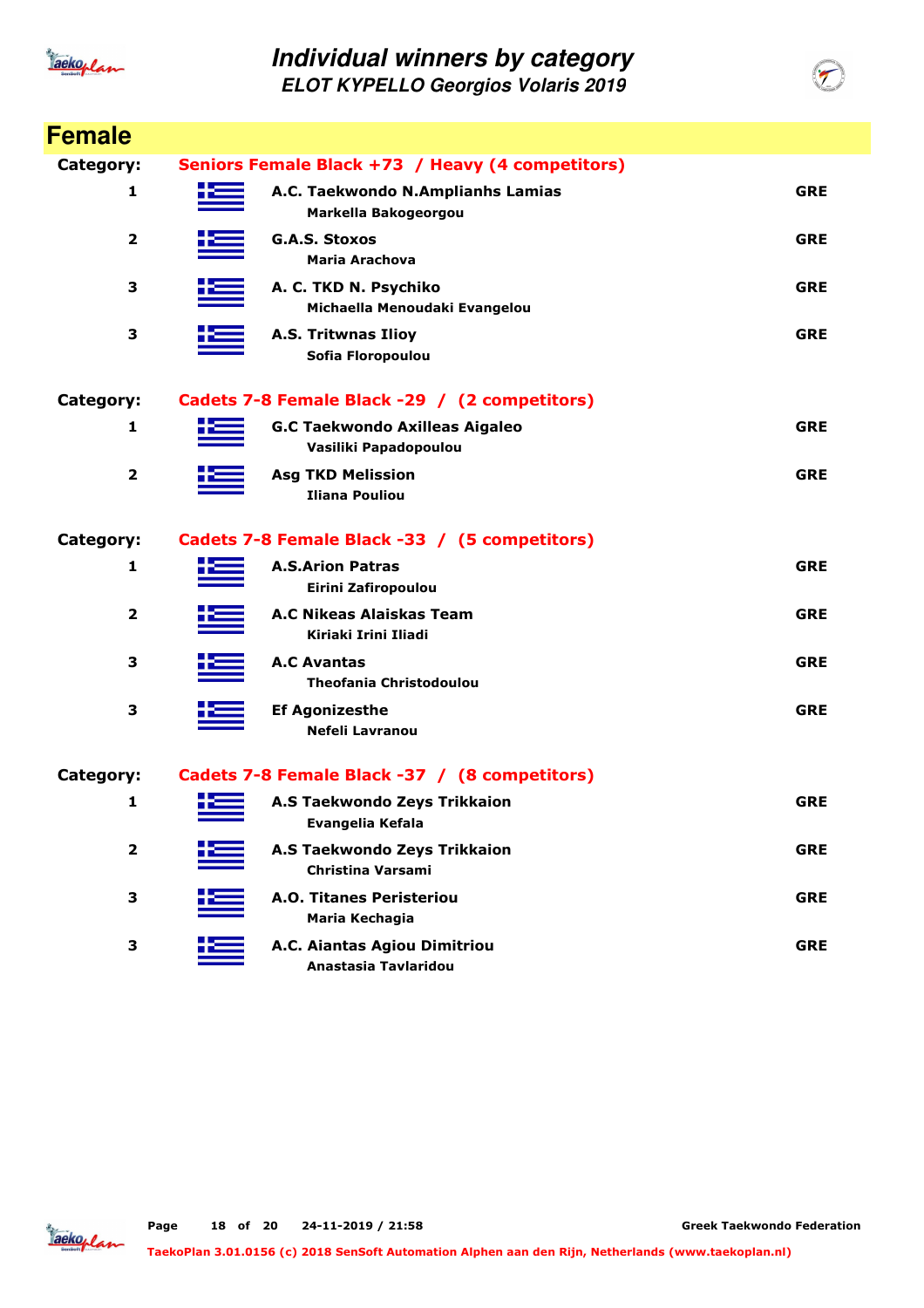

| <b>Female</b>    |                                                                |            |
|------------------|----------------------------------------------------------------|------------|
| <b>Category:</b> | Cadets 7-8 Female Black -41 / (9 competitors)                  |            |
| 1                | <b>Fotia</b><br><b>Lina Mprompergker</b>                       | <b>GRE</b> |
| $\mathbf{2}$     | A.C. Aiantas Agiou Dimitriou<br>Athanasia Sardeli              | <b>GRE</b> |
| 3                | A.G.S. Protoporos<br>Aggeliki Kontogianni                      | <b>GRE</b> |
| 3                | As Thiseas Aitoloakarnanias<br>Anna Koumoudi                   | <b>GRE</b> |
| Category:        | Cadets 7-8 Female Black -44 / (7 competitors)                  |            |
| 1                | A.C. Titormos Aitoloakarnanias<br><b>Niki Giannioti</b>        | <b>GRE</b> |
| $\overline{2}$   | <b>Dinami Amarousiou</b><br><b>Ariadni Ntontou</b>             | <b>GRE</b> |
| 3                | <b>As Attikh Dynamh Sepolion</b><br>Politimi Oikonomou         | <b>GRE</b> |
| 3                | <b>A.C Ellinon Romi</b><br>Ifigenia Kritsidima                 | <b>GRE</b> |
| Category:        | Cadets 7-8 Female Black -47 / (8 competitors)                  |            |
| 1                | <b>As Attikh Dynamh Sepolion</b><br>Vagia Adamopoulou          | <b>GRE</b> |
| $\mathbf{2}$     | <b>As Attikh Dynamh Sepolion</b><br><b>Konstantina Moisidi</b> | <b>GRE</b> |
| 3                | <b>Ac TKD Aigaleo</b><br>Aikaterini Touzeni                    | <b>GRE</b> |
| 3                | A.G.S. Korydallou<br>Aspasia Zarali                            | <b>GRE</b> |
| Category:        | Cadets 7-8 Female Black -51 / (4 competitors)                  |            |
| 1                | A.S.Pol.T.V.Oi Pammaxoi<br><b>Maria Masoyra</b>                | <b>GRE</b> |
| 2                | <b>Ef Agonizesthe</b><br>Aggeliki Gigourtsi-Asmargiannaki      | <b>GRE</b> |
| З                | A.C. Ethnikos 2005<br><b>Anna Tumanian</b>                     | <b>GRE</b> |
| 3                | A.C. Ethnikos 2005<br>Aggeliki Taktikou                        | <b>GRE</b> |